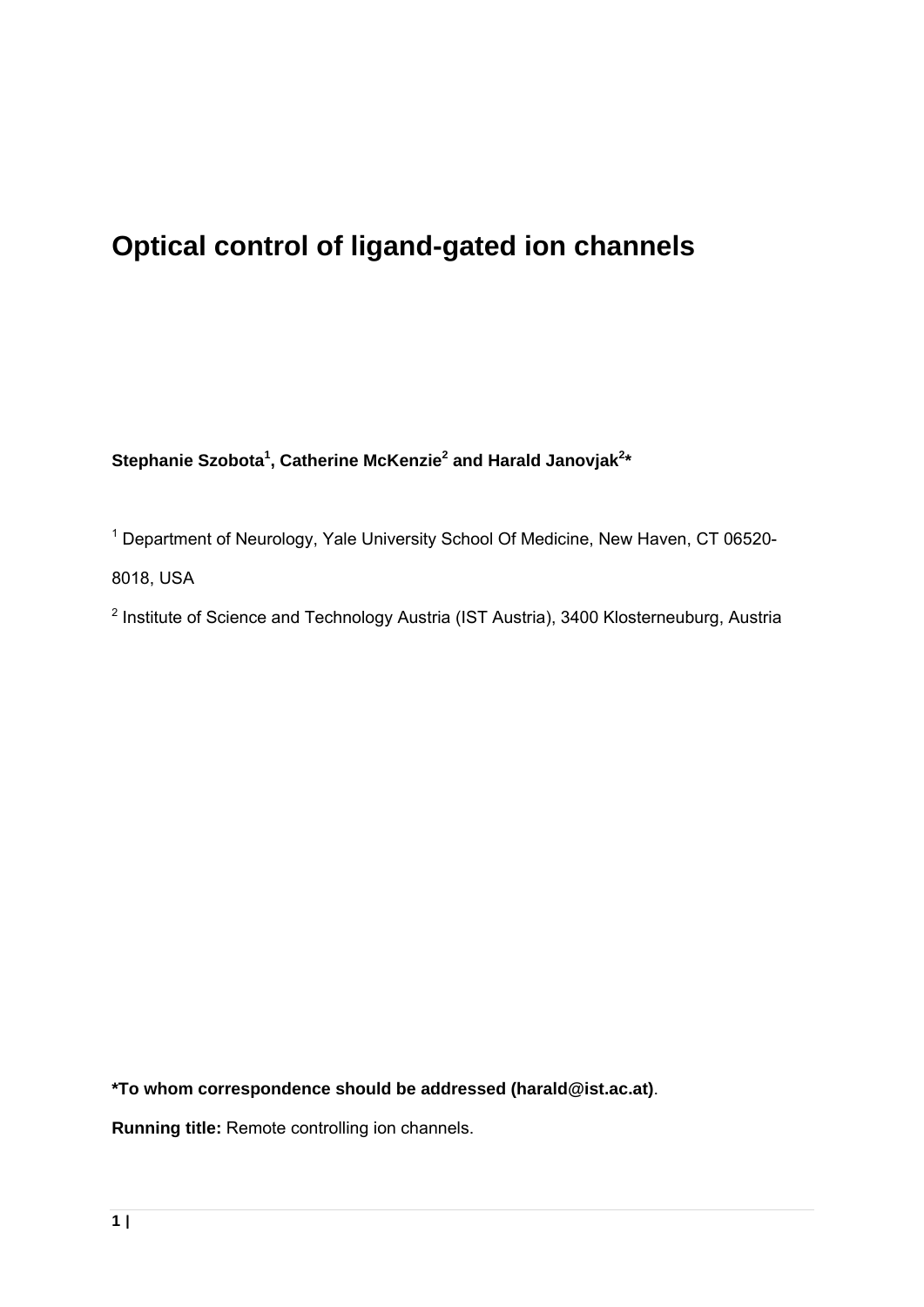# **i. Summary**

In the vibrant field of optogenetics, optics and genetic targeting are combined to commandeer cellular functions, such as the neuronal action potential, by optically stimulating light-sensitive ion channels expressed in the cell membrane. One broadly applicable manifestation of this approach are covalently attached photochromic tethered ligands (PTLs) that allow activating ligand-gated ion channels with outstanding spatial and temporal resolution. Here, we describe all steps towards the successful development and application of PTL-gated ion channels in cell lines and primary cells. The basis for these experiments forms a combination of molecular modeling, genetic engineering, cell culture and electrophysiology. The light-gated glutamate receptor LiGluR, which consists of the PTLfunctionalized GluK2 receptor, serves as a model.

# **ii. Keywords**

Optogenetics, optochemical genetics, optical switch, photochromic tethered ligand, azobenzene, LiGluR, glutamate receptor.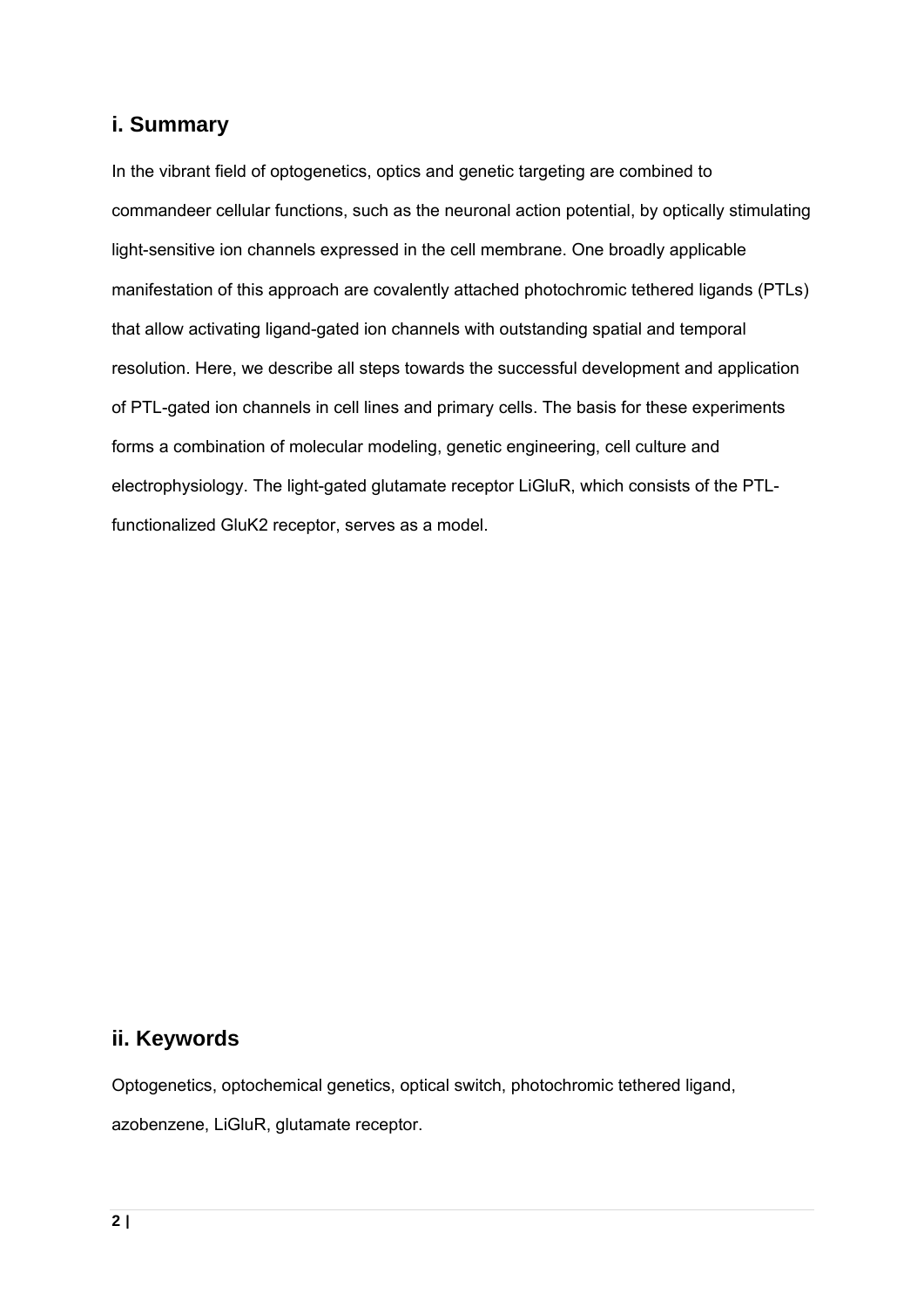# **1. Introduction**

Biology occurs over a wide range of time and length scales. To understand dynamic biological systems, we require tools for both the spatio-temporal observation *and* perturbation of cellular and molecular events. While the past years have seen rapid growth in optical (e.g. fluorescence-based) real-time reporters of cellular signals *(1)*, the development of means to activate cells on short and small scales has lagged behind. With light being the premier choice for both read-out and activation of cellular events, photosensitive molecules have recently enabled us to non-invasively control biological signals with high spatial and temporal resolution. This is achieved in optogenetics and optochemical genetics either by "repurposing" Nature's light-sensing proteins from bacteria, algae or plants, or by engineering synthetic light-gated functionalities *(2-4)*.

Three synthetic strategies to light-control signals in cells or *in vivo* are commonly used: "Caged" ligands, photochromic ("reversibly caged") ligands, and PTLs (**Fig. 1**) *(3)*. "Caged" ligands and photochromic ligands can be optically activated with sub-cellular resolution and within milliseconds by either releasing the ligand from the cage or by triggering a reversible conformational change in the photochrome. After photoactivation, these molecules act as free ligands on their specific protein targets (**Fig. 1b, c**). In contrast, PTLs are linear molecules that consist of a ligand moiety, a photochrome in the core of the molecule and a reactive group that attaches to the protein (**Fig. 1d, e**). Site-directed attachment is achieved by genetically introducing a cysteine residue near the ligand binding site. After attachment, the agonist or antagonist located at the end of the tether is presented to or retracted from the binding site by photoisomerization of the PTL core (**Fig. 1d**). Tethered ligands have the unique advantage that they specifically control a selected protein since the cysteine substitution is required for attachment and thus for light sensitivity. Receptors with substitutions can then be genetically targeted to specific cell types or organs in living organisms. PTLs have been developed to light-control several classes of ion channels, including nicotinic acetylcholine receptors (5,6), glutamate receptors (7) and K<sup>+</sup>-channels (8),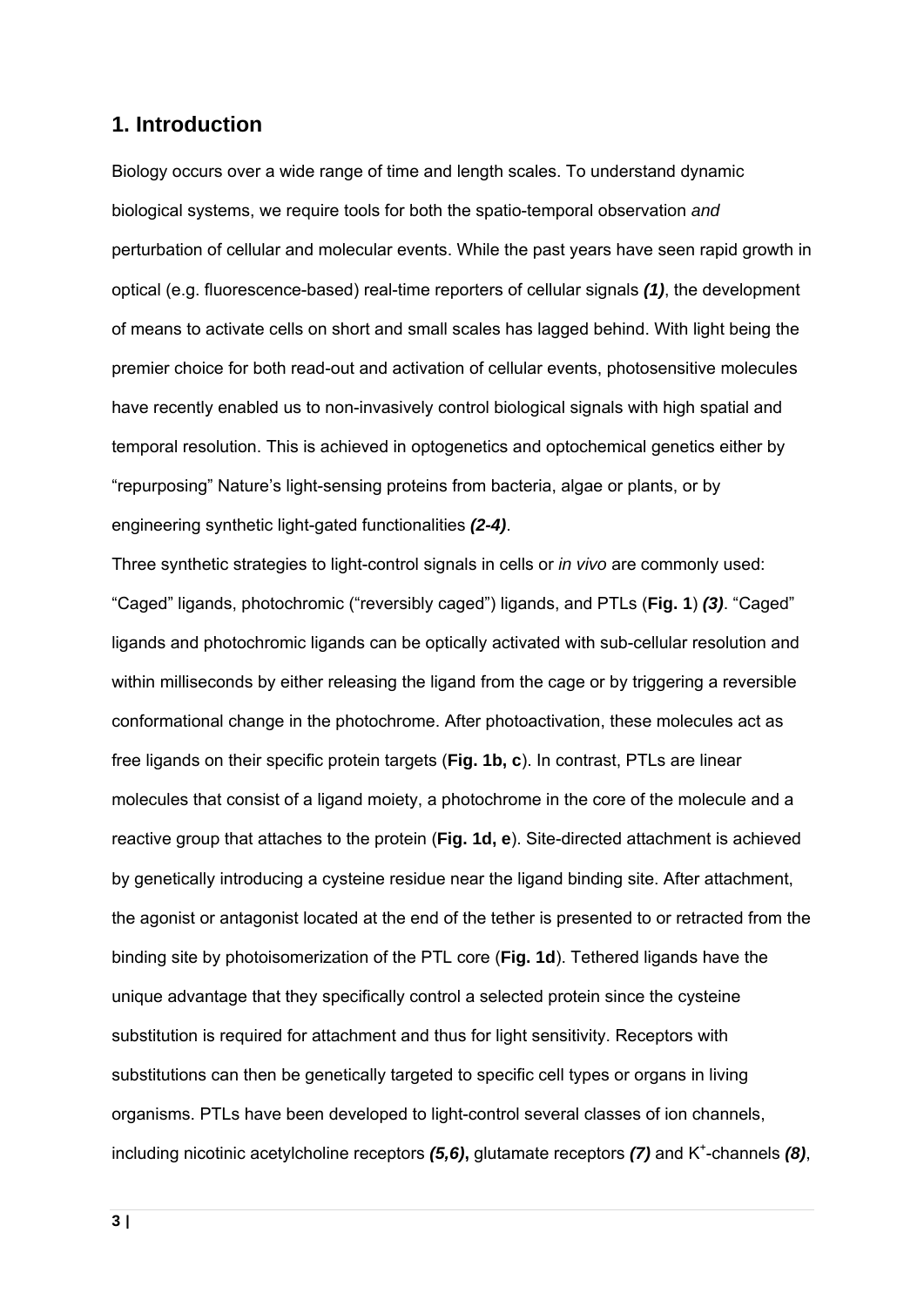as well as variant channels with new functionalities derived from molecular studies *(9)* or evolutionary relationships *(10,11)*. In these experiments, the tethered ligands were acetylcholine, glutamate and tetraethylammonium, respectively.

### **[FIGURE 1 NEAR HERE, PLEASE, AND IN COLOR PLEASE]**

This section describes how genetic engineering, cell culture and electrophysiology are combined to apply PTL-gated ion channels in cell lines and primary cells. In addition, we explain how molecular modeling can be applied to test if a PTL is compatible with a target receptor and how modeling can aid in the choice of PTL attachment sites. In this way, this section includes all steps to perform light-control of an established as well as a new receptor based on an existing PTL. While procedures for the HEK293 cell line as well as primary neurons are described here, a single cellular model is sufficient for basic functional experiments. To explain these experiments, the light-gated glutamate receptor LiGluR, consisting of the ionotropic glutamate receptor GluK2 (formerly known as iGluR6) mutated at residue L439C and functionalized with MAG1 (maleimide azobenzene glutamate; **Fig. 1e**), serves as a model.

# **2. Materials**

#### *2.1. Molecular Modeling*

1. Desktop computer running Visual Molecular Dynamics (VMD) *(12)*.

2. Protein Data Bank (PBD) file of the ligand-gated ion channel of interest in complex with ligand (here, PDB file 1SD3 containing 2S,4R-4-methylglutamate (4-MG) co-crystallized in the ligand binding domain of GluK2 *(13)*).

#### *2.2. Molecular Biology*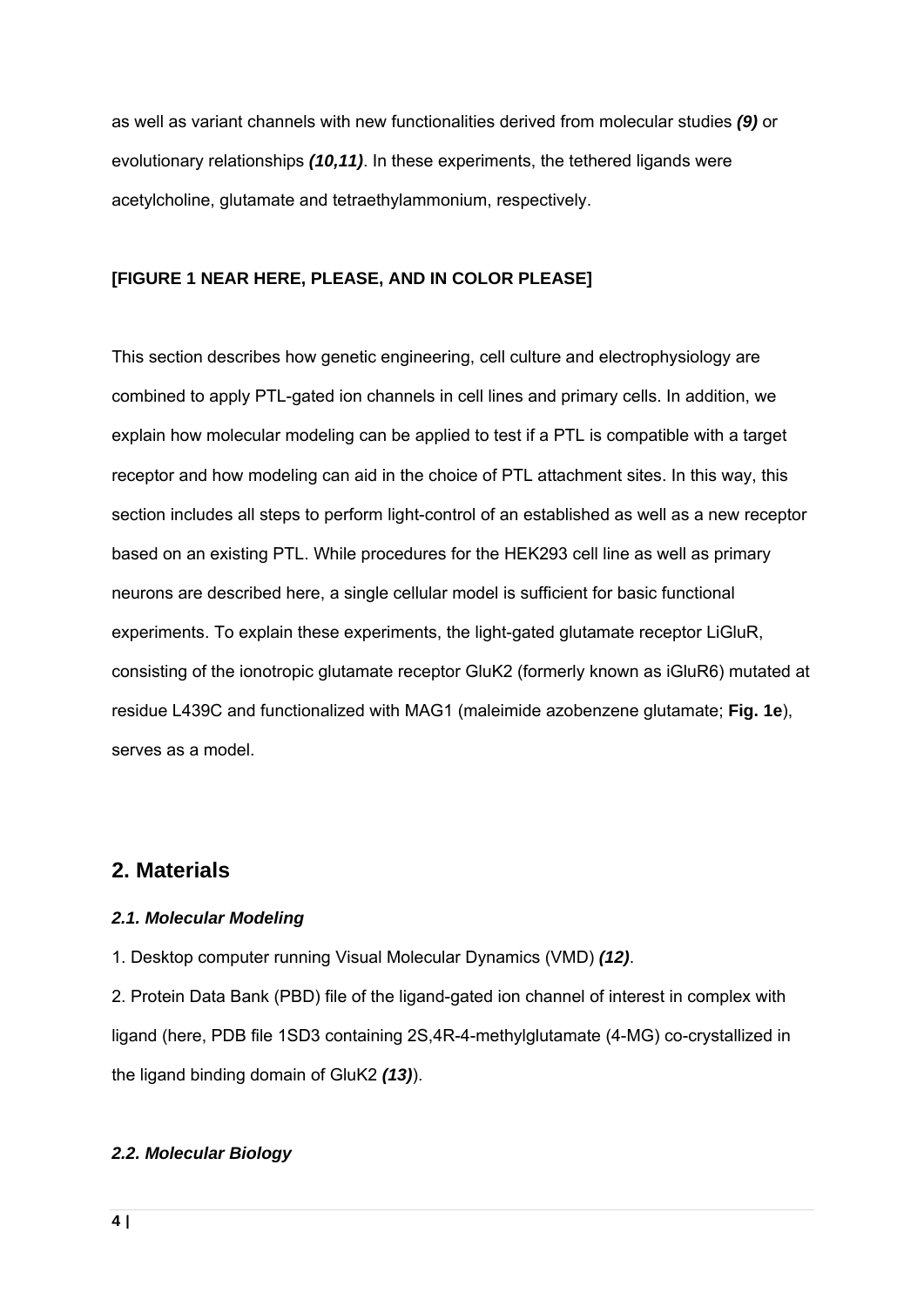1. Bacterial cell culture shaker in a 37°C room or 37°C incubator with shaker (~ 225 RPM).

2. LB medium: 1% bactotryptone, 0.5% yeast extract, 1% NaCl, pH 7.0, autoclaved.

3. Bacteriological agar.

4. Ampicillin stock solution (100 mg/mL in water), stored at -20 $^{\circ}$ C in 500  $\mu$ L aliquots.

5. QuickChange II Site-Directed Mutagenesis Kit (Agilent, Vienna).

6. QIAprep Spin MiniPrep DNA purification kit (Qiagen, Hilden, Germany).

7. Gene coding for ion channel in a vector suited for mammalian expression (e.g.

pcDNA3.1(-)) (*see* **Note 1**).

8. Gene coding for yellow fluorescent protein (YFP) in a vector suited for mammalian expression.

9. Gene coding for YFP in a vector suited for neuron-selective expression (*see* **Note 2**).

10. Mutagenesis oligonucleotide primers and sequencing oligonucleotide primers ordered custom-made from any of the many commercial vendors (*see* **Note 3**).

11. Sanger DNA sequencing provided by any of the many commercial vendors.

#### *2.3. Cell Culture and Transfection of HEK293 Cells*

1. Cell culture facility equipped with laminar flow hood, water bath (37°C), incubator (5%  $CO<sub>2</sub>$ ) and cell counting chamber.

2. HEK293 cells (CRL-1573, American Tissue Culture Collection, LGC Standards,

Teddington, UK) cultured according to the provider's recommendation in 25  $\text{cm}^2$  tissue culture flasks.

3. 500 mL Dulbecco's Modified Essential Medium (DMEM) supplemented with 5% fetal bovine serum (FBS), sterile filtered and stored at 4°C. Supplement half of the medium with 1% penicillin/streptomycin solution, and use the supplemented DMEM unless noted otherwise.

4. Dulbecco's Phosphate Buffered Saline (DPBS): 8 g NaCl, 200 mg KCl, 200 mg KH<sub>2</sub>PO4, 2.16 g Na<sub>2</sub>HPO<sub>4</sub>.7H<sub>2</sub>O, water added to 1 L and sterile filtered.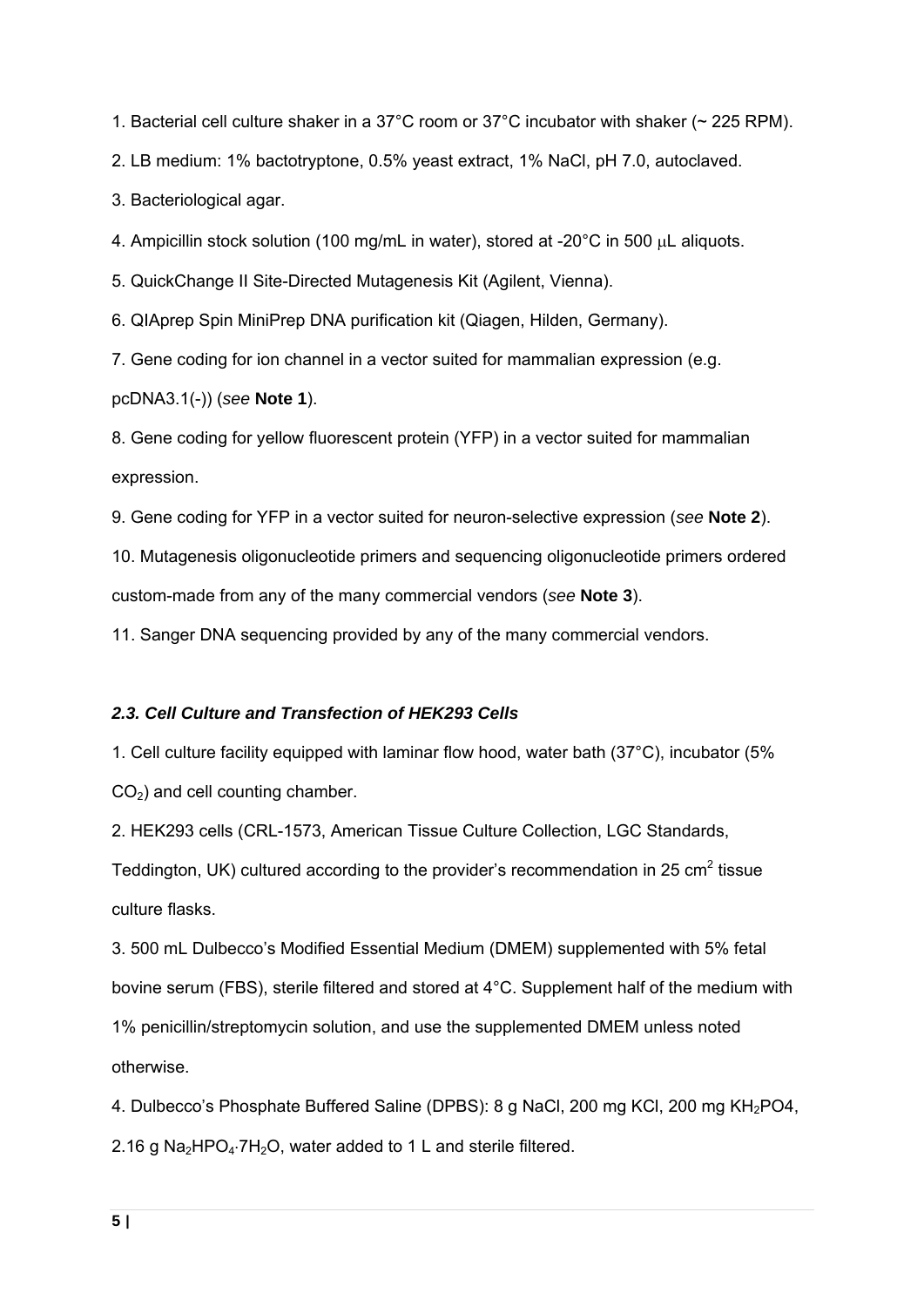5. Borate buffer: 1.55 g boric acid, 2.375 g Na<sup>+</sup> borate, water added to 500 mL, pH 8.5, sterile filtered and stored at 4°C.

6. Opti-MEM I reduced serum medium (LifeTech, Vienna).

7. 0.25% Trypsin-EDTA solution (LifeTech).

8. Lipofectamine 2000 transfection reagent (LifeTech).

9. Poly-L-lysine (PLL) HBr (molecular weight 70,000-150,000). Open PLL container in the laminar flow hood and add water to a concentration of 10 mg/mL. Aliquot in 1.5 mL eppendorf tubes and store at -20°C.

- 10. Round cover glasses (18 mm diameter, Carolina Biologicals, Burlington, NC, USA) (*see* **Note 4**).
- 11. Polystyrene 25 cm<sup>2</sup> cell culture flask with filter lid (0.2  $\mu$ m pore size, sterile).

12. Polystyrene 12-well plate (sterile).

### *2.4. Additional Reagents For Cell Culture and Transfection of Hippocampal Neurons*

1. Dissection microscope.

2. Dissection tools: Large scissors, large forceps, small scissors, 2 sharpened forceps, curved spatula and small scalpel.

3. High glucose MEM: 12.75 g D-glucose with Modified Essential Medium (MEM) added to 50 mL, sterile filtered and stored at 4°C.

4. Media: 181 mL MEM, 3 mL high-glucose MEM, 10 mL FBS and 0.2 mL MITO+ Serum Extender. Store at 4°C. Once a week, add 1 mL B-27 Serum-Free Supplement (LifeTech) and 500  $\mu$ L L-glutamine to 48.5 mL media to produce final medium. Store at 4 $\degree$ C.

5. Saline: 1.19 g HEPES, 1.80 g D-glucose, Hank's Basic Salt Solution (HBSS) added to 500 mL, sterile filtered and stored at 4°C.

6. HBSS washing solution: 7.89 g NaCl, 4.77 g HEPES, 0.30 g KCl, 0.29 g CaCl<sub>2</sub>.2H<sub>2</sub>O, 0.20 g MgCl<sub>2</sub>·6H<sub>2</sub>O, 0.14 g Na<sub>2</sub>HPO<sub>4</sub>, 0.18 g glucose, water added to 1 L, pH 7.3, sterile filtered and stored at 4°C.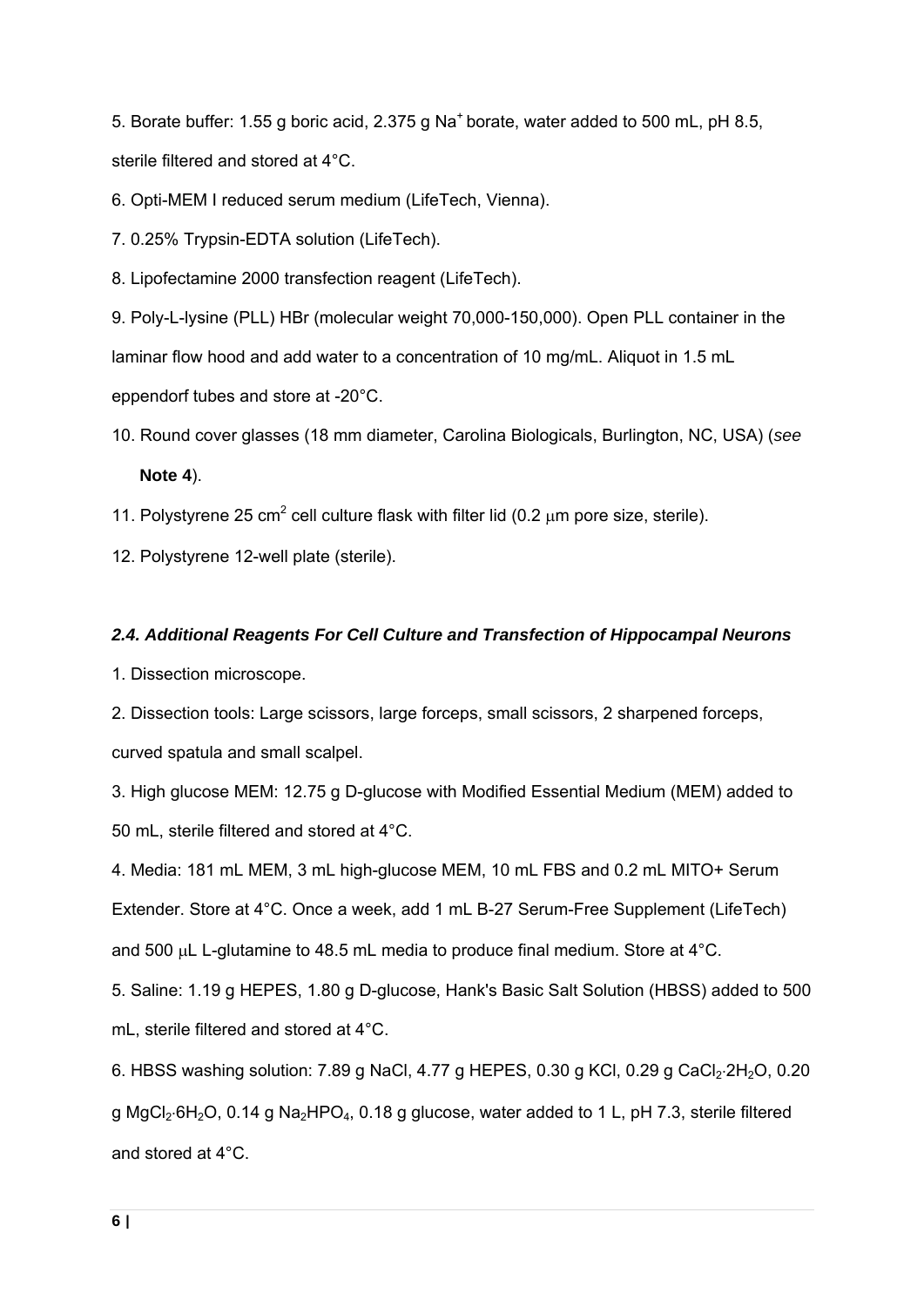7. BBS solution: 0.82 g NaCl, 0.53 g BES, 10.7 mg Na<sub>2</sub>HPO<sub>4</sub>, water added to 50 mL, sterile filtered and stored at 4°C.

8. CaCl<sub>2</sub> solution: 18.38 g CaCl<sub>2</sub>.2H<sub>2</sub>O, water added to 50 mL, sterile filtered and stored at  $4^{\circ}$ C.

9. Cytosine-1-β-D-arabinofuranoside (AraC) solution (4 mM), sterile filtered and stored at -  $20^{\circ}$ C.

10. Two sterile glass Pasteur pipettes: The first pipette is barely flame-polished, the second pipette is flame polished to half its original diameter.

11. Round cover glasses (12 mm diameter, Carolina Biologicals, Burlington, NC, USA).

12. Polystyrene 6-well plate and 24-well plate (sterile).

13. Cell strainer (40 μm, BD Biosciences).

# *2.5. Microscopy and Light-activation*

1. Inverted microscope equipped with fluorescence condenser, rotating turret for moving filter holders ("filter cubes") into the light path and 20X fluorescence objective. The microscope is placed on an air table and enclosed by a faraday cage.

2. Light source capable of producing bright monochromatic illumination ( $> 1$  mW/mm<sup>2</sup>) that can be computer controlled (Polychrome V, TILL Photonics, Gräfelfing, Germany) (*see* **Note 5**).

3. Power meter with wavelength range from 300-800 nm and power range up to 50 mW (PM120VA, Thorlabs, Munich, Germany) (*see* **Note 6**). Power range can be extended with neutral density filters (Thorlabs).

4. Standard filter set for visualization of YFP in a filter cube.

5. Total reflectance mirror sized to fit into a filter cube in the diagonal position (e.g. NT43- 875, Edmund Optics, Karlsruhe, Germany).

6. Empty filter cube.

7. Standard laboratory spectrophotometer to perform absorbance measurements at a wavelength of 360 nm.

**7 |**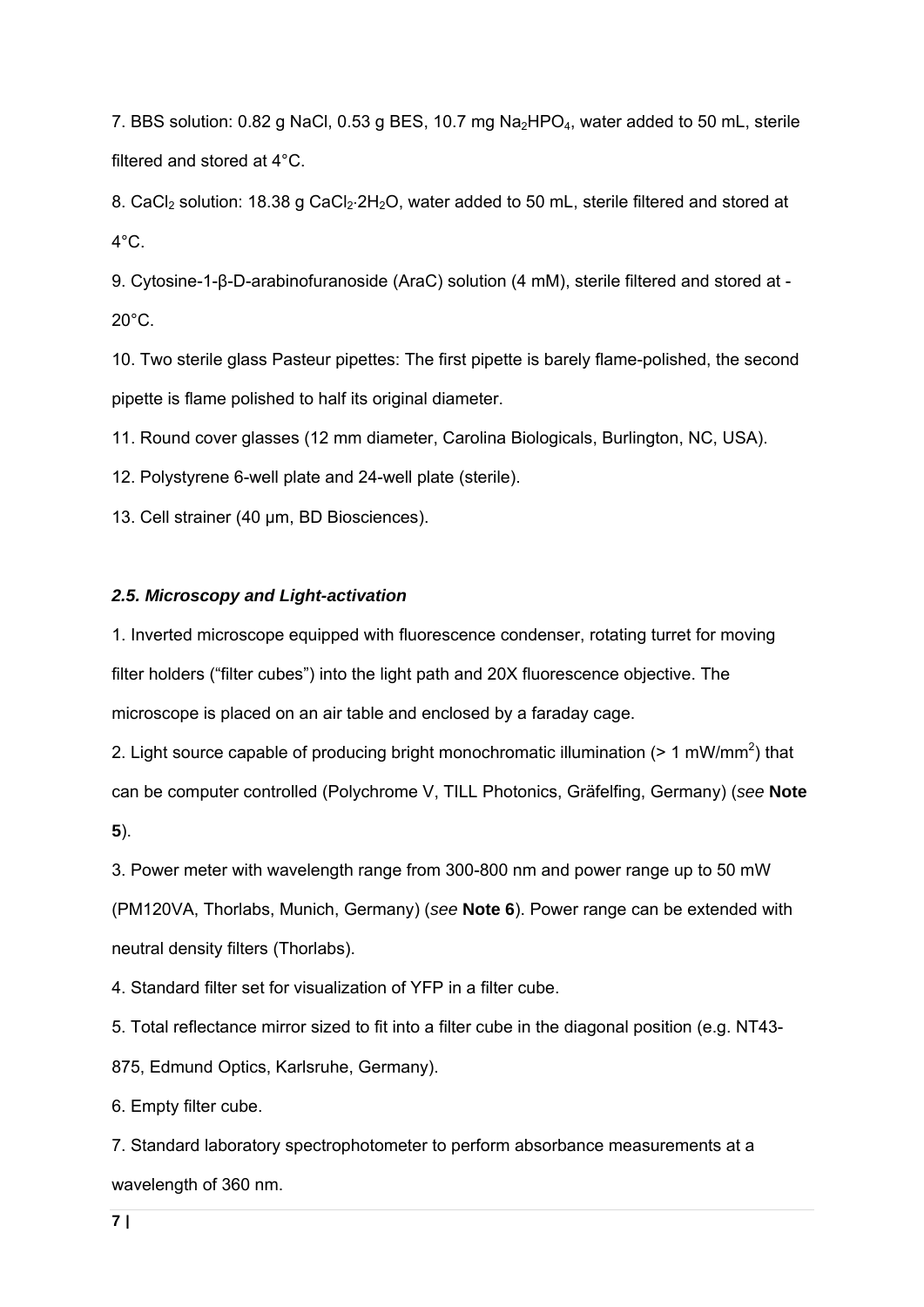8. MAG1 in solid form.

9. DTT stock solution (10mM): 77.1 mg DTT in 10 mL extracellular solution, distributed to 1 mL aliquots and stored at -20°C.

10. Concanavalin A solution: 15 mg type VI concanavalin A (Sigma) in 50 mL extracellular solution and stored at 4°C.

#### *2.6. Whole-Cell Patch Clamp Measurements*

1. Patch clamp amplifier with data acquisition electronics, electrode holder and software installed on a desktop computer (AxoPatch200B, Digidata 1440A, HL-U and pCLAMP 10, Biberach, Germany).

2. Micromanipulator on rotating base mounted to a tower (MP-285ROE, 285RBI and MT-71-

9, Sutter Instruments, Science Products, Hofheim, Germany) (*see* **Note 7**).

3. Glass micropipette puller (P-97, Sutter Instruments).

4. Extracellular solution: 145 mM NaCl, 4 mM KCl, 1 mM MgCl<sub>2</sub>, 2 mM CaCl<sub>2</sub>, 10 mM

HEPES, pH 7.4 (*see* **Note 8**).

5. Intracellular solution: 135 mM K-gluconate, 10 mM NaCl, 2 mM MgCl<sub>2</sub>, 2 mM MgATP, 1 mM EGTA, 10 mM HEPES, pH 7.4.

6. Salt bridge solution: 3 M KCl and 1% electrophoresis-grade agarose in water.

7. Glass capillary tubes (1.5 mm outer diameter, 1.17 mm inner diameter, 100 cm length,

Warner Instruments, Hamden, CT).

8. Unplugged glass Pasteur pipettes (length > 200 mm).

9. Glass bottom petri dish (glass surface: 25 mm diameter, 0.2 mm thickness, Bioptechs, Butler, PA, USA) (*see* **Note 9**).

# **3. Methods**

*3.1. Molecular Modeling of PTL Substitution Pattern and Attachment Sites*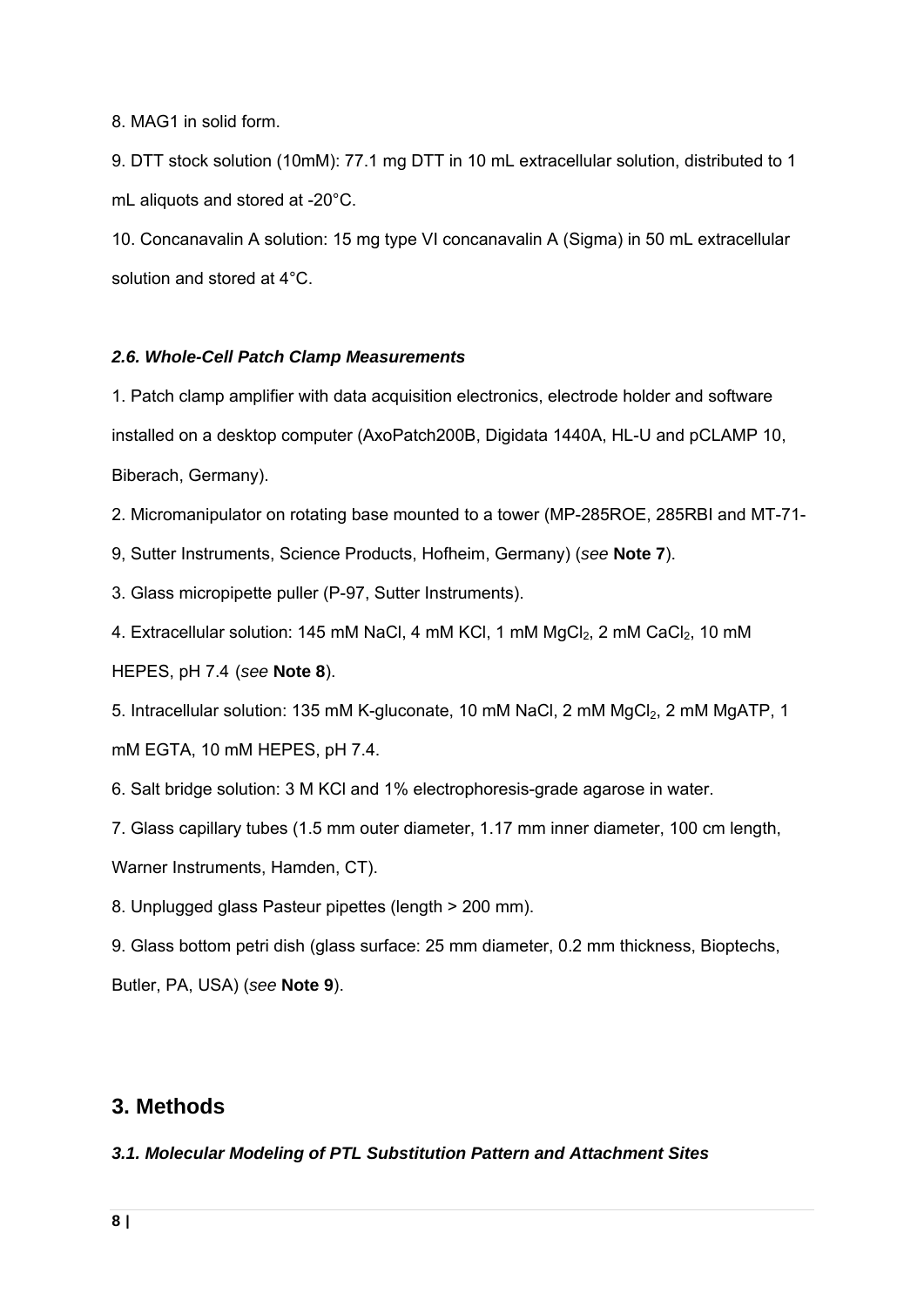1. Molecular modeling is applied to test if a PTL is compatible with a target receptor. In the case of MAG1 and GluK2 (**Fig. 1**), modeling is based on a crystal structure of the ligand binding domain of GluK2 with bound 4-MG *(13)*. Note that MAG1 and 4-MG are both substituted at the 4' position (the C<sub>v</sub> atom of glutamate; **Fig. 1e**) with identical stereochemistry, and 4-MG therefore is a valid model for MAG1 with respect to the substitution pattern *(14)*. Furthermore, the closed conformation of the ligand binding domain indicates that the receptor is an activated conformation (**Fig. 1a**).

2. To visualize 4-MG in the ligand binding domain, open PDB file 1SD3 in VMD (File/NewMolecule).

3. In the representations panel (Graphics/Representations), reformat the structure by activating drawing method "NewCartoon" for selected atoms "chain A".

4. Orient the structure such that the ligand faces the front and highlight the ligand by creating a new representation with the drawing method "VDW" for selected atoms "chain A and resid 998". The resulting view is shown in **Fig. 1f**.

5. To verify that an extended 4' substituent will reach to solvent exposed residues, change the drawing methods of chain A to "VDW". An exit tunnel becomes visible (**Fig. 1g, circle**), confirming that the tail of MAG1 may reach the protein surface while still allowing the ligand binding domain to close *(7)*.

6. In a next step, use the molecular model to identify residues that are surface exposed and surround the binding site (**Fig. 1g, highlighted residues**). Select 4-8 residues and order oligonucleotides to alter them into cysteines. In the case of MAG1, attachment to L439,

L482, G486 and E722 of GluK2 has proven successful *(15)*.

7. For every new application of a PTL to a receptor, perform steps 1-5 with a suited crystal structure to verify that an exit tunnel exists and to find sites for attachment.

#### *3.2. Preparation of Growth Plates*

1. Solubilize 9 g agar in 600 mL LB medium and autoclave.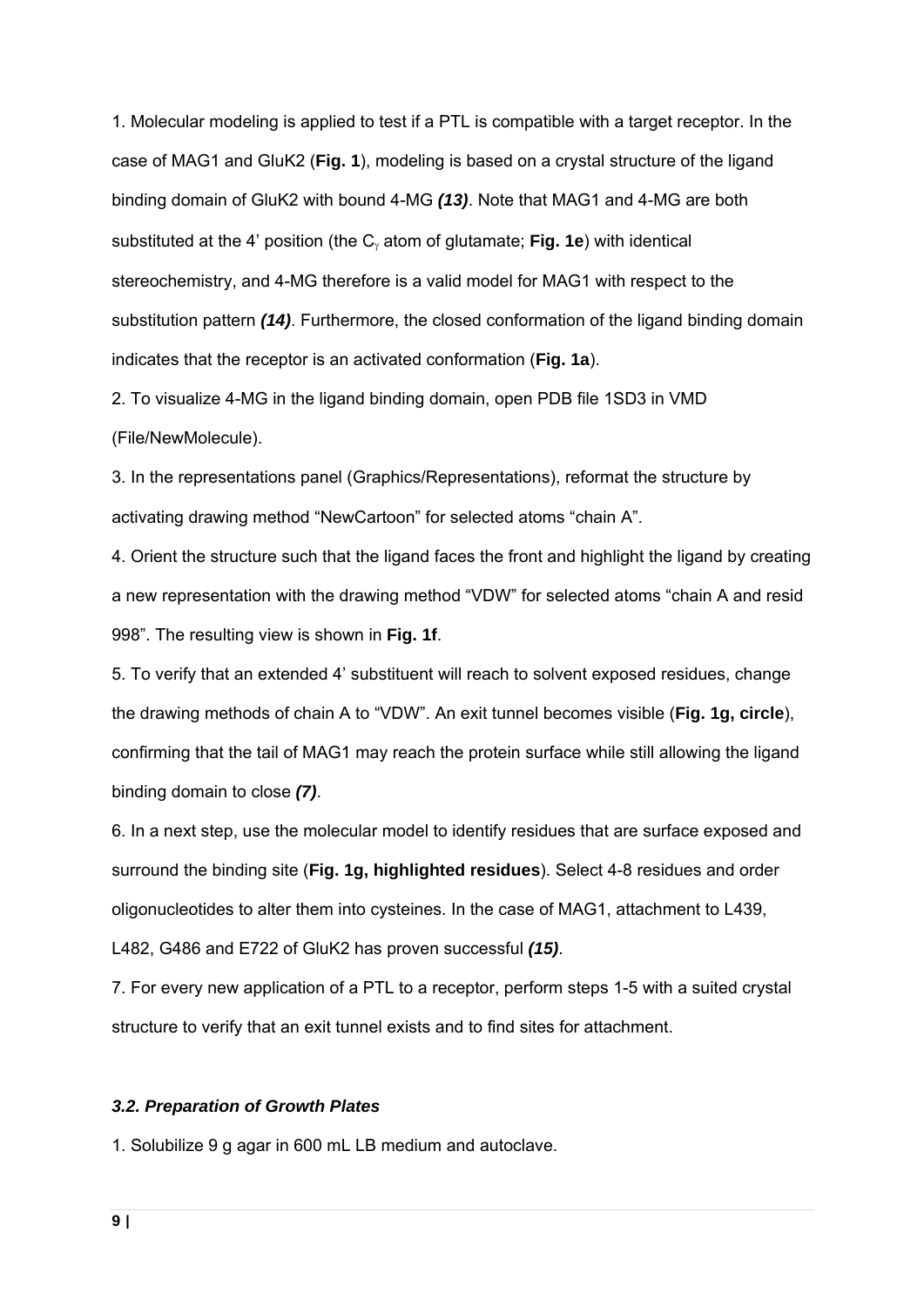2. After autoclaving, let hot LB medium cool to  $50^{\circ}$ C, add 600  $\mu$ L ampicillin stock solution and swirl to mix.

3. Pour solution into sterile petri dishes to a depth of  $\sim$  3 mm.

4. Leave the plates at room temperature and unstacked for 24 h before storing them at  $4^{\circ}$ C.

#### *3.3. Polymerase Chain Reaction to Generate Cysteine Mutants*

1. Dilute the vector containing the ion channel gene to a concentration of 20 ng/l.

2. Resuspend lyophilized mutagenesis oligonucleotides (forward and reverse) to a concentration of 300  $\mu$ M by adding X<sup>\*</sup>3.33  $\mu$ L water to the original tubes (X is the amount of nanomoles delivered in the tube). Vortex for 10 s and spin briefly every 5 min for a total time of 15 min. Store at -20°C.

3. Dilute mutagenesis oligonucleotide primers to 10  $\mu$ M by adding 2  $\mu$ L of each oligonucleotide primer to 56  $\mu$ L water. Vortex, spin briefly and store at -20 $\degree$ C.

4. The PCR is setup following the manufacturer's instructions with 20 ng template vector (1

 $\mu$ L of the dilution) and 10 picomoles of each oligonucleotide (1  $\mu$ L of the mixture).

Recommended PCR parameters are: 1 cycle at 95°C for 60 s; 18 cycles at 95°C for 30 s, at 56°C for 30 s and at 72°C for 600 s; 1 cycle at 95°C for 7 min, and 1 cycle at 4°C until the reaction is processed further (*see* **Note 10**).

5. After PCR, add 1  $\mu$ L dpn1 restriction enzyme, pump mix gently, spin briefly and incubate at 37°C for not less than 90 min.

#### *3.4. Amplification and Selection of Mutagenized Receptors*

1. Warm up LB agar plates (one for each PCR) at 37°C for 30 min (*see* **Note 11**).

2. Transform PCR without further purification into competent cells. Maintain cells on ice during the transformation and treat cells gently without vortexing or excessive pipetting.

3. Spread bacteria evenly on plates with a sterile glass rod.

4. Place plates at 37°C upside down overnight.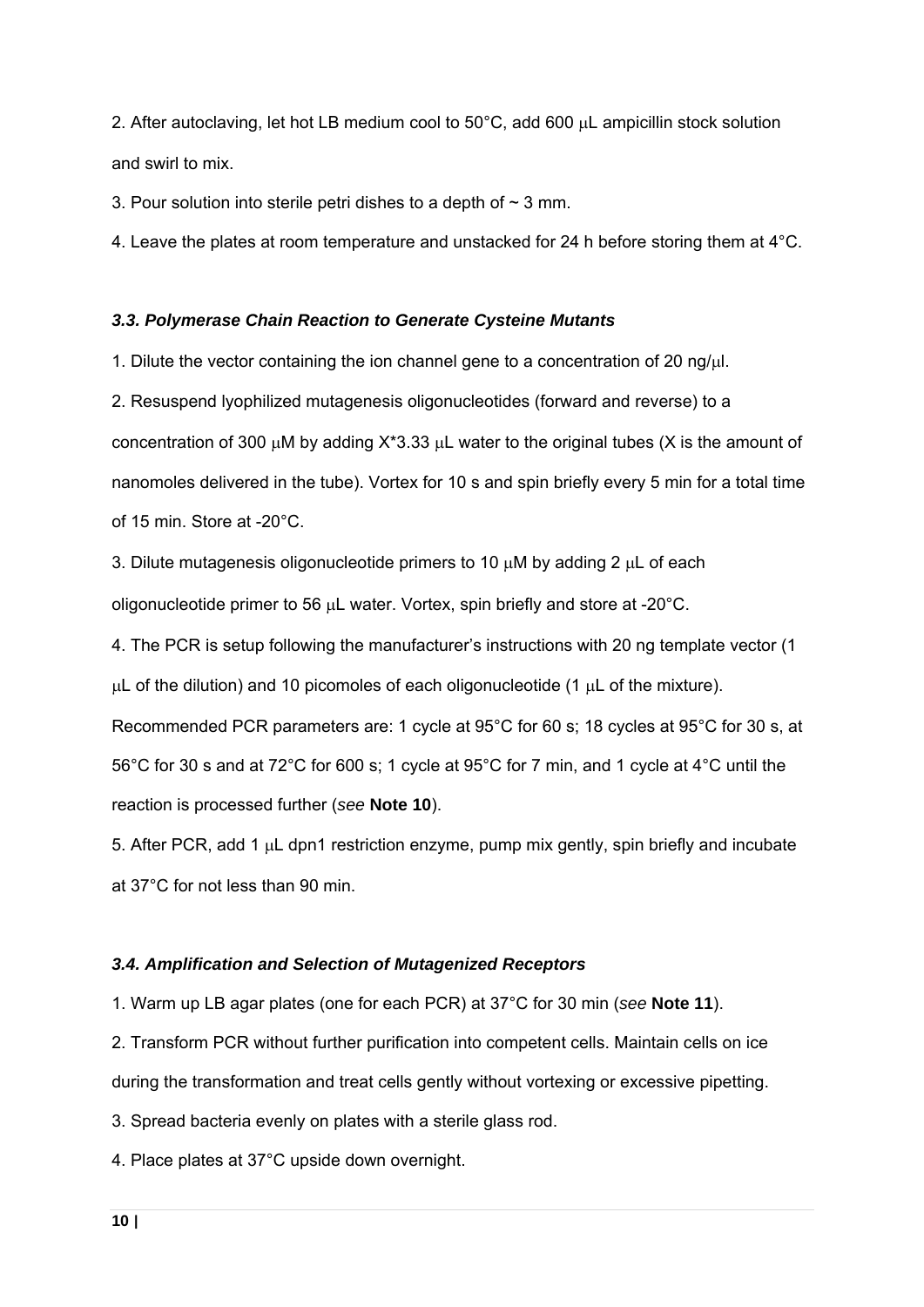5. On the following day, combine 3 mL LB medium with 3  $\mu$ L ampicillin solution in glass tubes (four for each PCR).

6. Using a pipette tip, pick four colonies of each plate by lightly touching a single colony with the tip and dropping the pipette tip into the glass tube.

7. Place glass tubes at 37°C with shaking (~ 225 RPM) overnight.

8. On the following day, extract vector from bacteria with MiniPrep kit following the manufacturer's instructions and send vector for verification by sequencing.

### *3.5. MAG1 Reconstitution*

1. Prepare  $\sim$  3 mg MAG1 in an 1.5 mL eppendorf tube.

2. Add 200  $\mu$ L DMSO to the tube to yield the MAG1 stock solution (26 mM).

3. Vortex vigorously for 10 s and spin down briefly. Repeat until all solid has dissolved.

4. Prepare 10  $\mu$ L aliquots and store them at -20°C in the dark (see **Note 12**).

# *3.6. Verification of MAG1 Concentration* (*see* **Note 13**)

1. Add 0.5 µL MAG1 stock solution to 1 mL DPBS, vortex and spin briefly.

2. Prepare five 10-fold serial dilutions: Add 100  $\mu$ L of the first MAG1 dilution to 900  $\mu$ L PBS to produce a second dilution. Then add 100  $\mu$ L of this second dilution to 900  $\mu$ L PBS to prepare a third dilution. Repeat two more times.

3. In the spectrophotometer, blank absorbance at a wavelength of 360 nm with DPBS and measure absorbance for all serial dilutions.

4. Using measurements in the linear absorbance regime (usually between 0.1 and 1.0 A), determine the concentration of the stock solution. This is achieved by plotting  $A_{360}$  against concentration and equating Beer-Lambert's law with the extinction coefficient  $0.025$  A<sub>360</sub>/ $\mu$ M and the dilution factor.

# *3.7. Preparation of Cover Glasses for HEK293 Cells*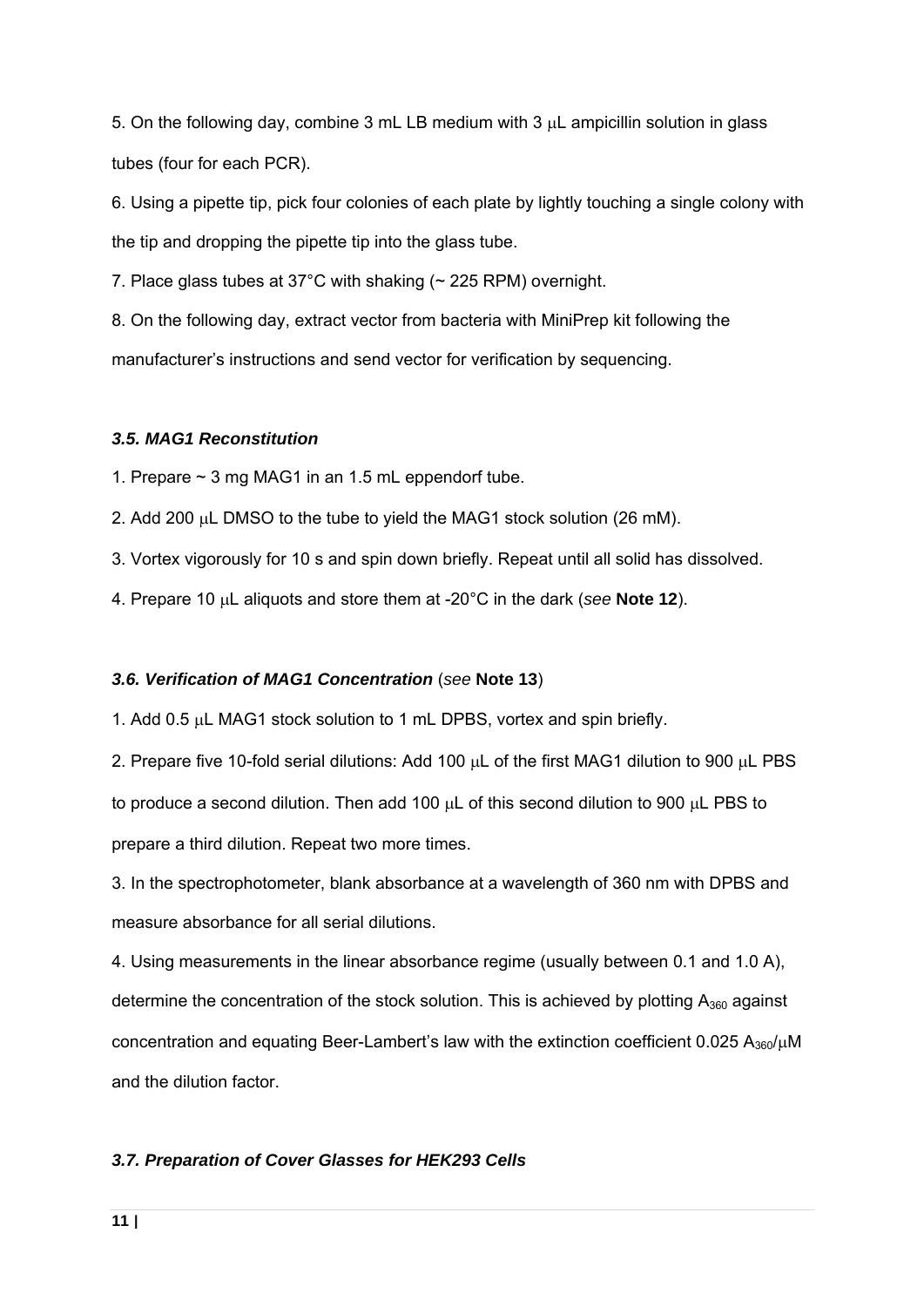1. Cell culture should be performed under sterile conditions in a laminar flow hood.

Instruments and containers should be disinfected by spraying them with 70% EtOH prior to placing them in the hood.

2. Dilute PLL solution to a concentration of 0.05 mg/mL in borate buffer.

3. Add 2 mL diluted solution to the wells of a 12-well plate.

4. Add a single 18 mm cover glass to each well and incubate cover glasses for 2-8 h (*see* **Note 14**).

5. Transfer the desired number of cover glasses (typically 4-8) to a new 12-well plate.

6. Wash cover glasses three times with water (add and aspirate water) and allow to air dry.

### *3.8. Preparation of HEK293 Cells*

1. Warm trypsin solution, DPBS and DMEM in water bath to 37°C. Warm 9 mL DMEM in a culture flask in the incubator (*see* **Note 15**).

2. Add 1.5 mL DMEM to each cover glass prepared previously in the 12-well plate.

3. Remove cells from incubator and aspirate media.

4. Add 10 mL DPBS, let stand for 10 s and aspirate.

5. Add 3 mL trypsin solution and let stand for 3 min.

6. To detach cells from flask, tap flask against a vertical surface.

7. Add 7 mL media to the flask and pipet up and down with a serological pipette (*see* **Note** 

**16**).

8. Transfer 1 mL cell suspension to the culture flask that contains 9 mL pre-warmed media.

Place flask in incubator to passage the culture in the future.

9. Transfer the remaining 9 mL cell suspension to a 50 mL conical tube.

10. Centrifuge at 2000 RPM for 3 min and aspirate supernatant.

11. Resuspend cells in 2 mL media by carefully pipetting up and down ten times with a serological pipette.

12. Count cells, transfer 80,000 cells to each cover glass and allow 8-24 h for cells to settle before transfection.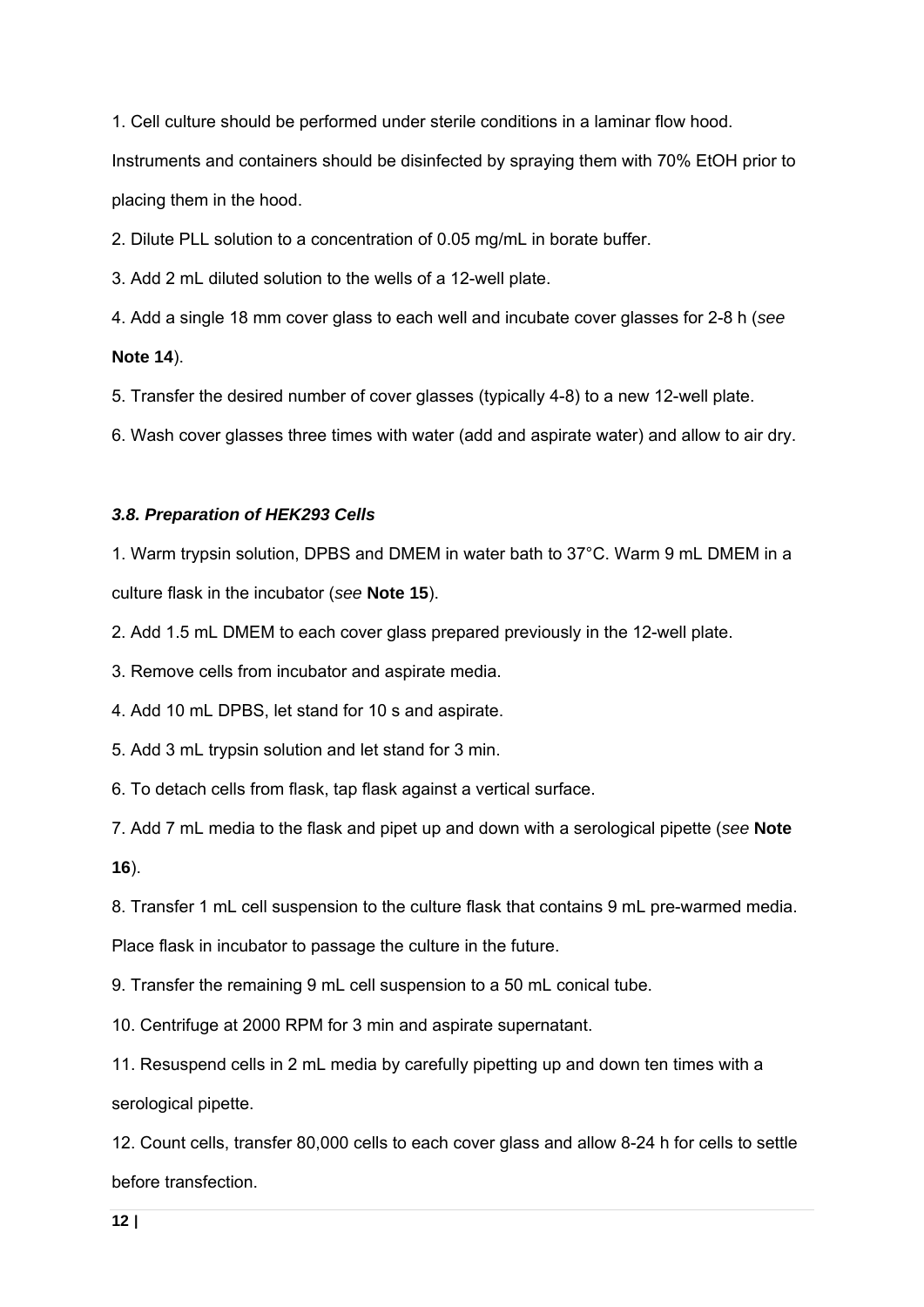### *3.9. Transfection of HEK293 Cells*

- 1. Warm DMEM with no antibiotics added in water bath to 37°C.
- 2. Remove 12-well plate from incubator and replace DMEM on cells with pre-warmed DMEM.
- 3. For each cover glass to be transfected, combine 25  $\mu$ L Opti-MEM I, 0.2  $\mu$ g ion channel
- vector, 0.01 g YFP vector in a 1.5 mL eppendorf tube (*see* **Note 17**).
- 4. For each cover glass to be transfected, combine 25 µL Opti-MEM I and 1 µL
- Lipofectamine in a 1.5 mL eppendorf tube.
- 5. Let stand for 5 min.
- 6. Add lipofectamine solution to vector solution and tap tube gently to mix.
- 7. Let stand for 20 min.
- 8. Add 50  $\mu$ L transfection mix to each cover glass.
- 9. Allow 18-24 h for expression (*see* **Note 18**).

#### *3.10. Preparation of Cover Glasses for Hippocampal Cell Culture*

- 1. Add 2 mL 70% EtOH to all wells of a 24-well plate.
- 2. Add a single 12 mm cover glass to each well and incubate for 10 min.
- 3. Wash three times with water.
- 4. Treat the cover glasses with PLL as described above.
- 5. After treatment, wash cover glasses three times with water and allow to soak in water for
- $\sim$  1 h. Wash one more time and let dry.

#### *3.11. Dissection (P0 to P4 Sprague Dawley pups)*

1. Autoclave dissection tools prior to dissection.

2. Warm saline in water bath, warm media in incubator and bring trypsin solution to room temperature.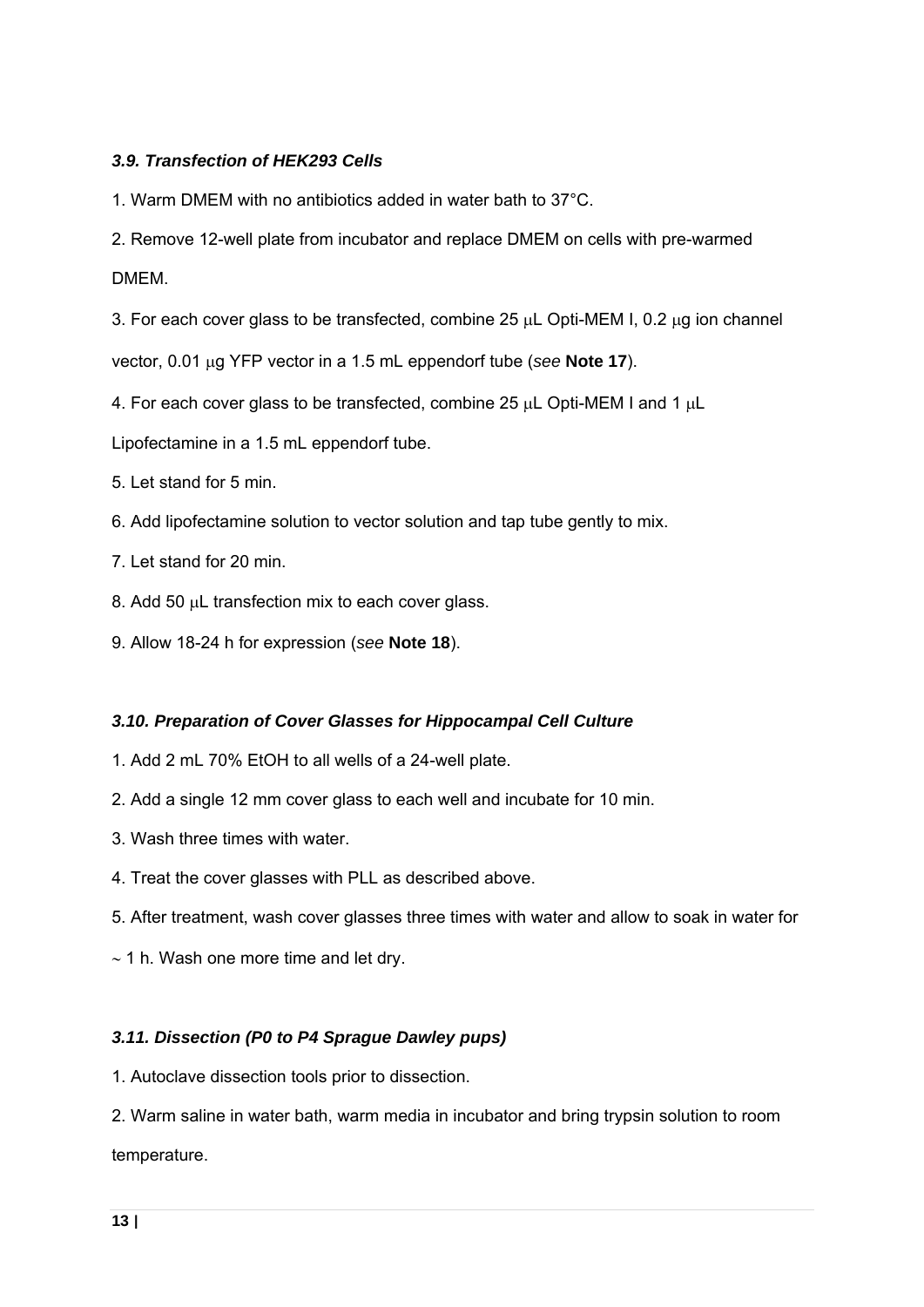3. Fill two 60 mm petri dishes halfway with warm saline.

4. Sever neck at base of head with large scissors and place under dissecting scope.

5. Remove skin from back to front with forceps.

6. Slice the skull from back to front with small scissors.

7. Peel back the skull to each side with large forceps, dislocate brain with curved spatula and slide brain into petri dish containing the saline. Repeat for additional pups and then transfer all brains into a new dish.

8. Remove cerebellum and separate hemispheres with scalpel.

9. Remove meninges from the outer surface of the brain (*see* **Note 19**).

10. Identify the hippocampus as a curved structure that is slightly denser and therefore has a dark contrast to the rest of the tissue. Gently cut away the hippocampus being very careful not to damage the tissue.

11. Remove remaining meninges with minimal to no damage to the hippocampus and clean away any excess tissue still attached to it with small scalpel.

12. Carefully transfer hippocampus to 15 mL conical tube filled with saline.

#### *3.12. Preparation of Hippocampal Cells*

1. Remove all but 4.5 mL saline from hippocampus, add 500 uL trypsin and invert to mix.

2. Place at 37°C for 8 min.

3. Add 9 mL saline to dilute trypsin, invert to mix and remove solution using serological pipet.

Repeat for a total of four washes.

4. Add 1 mL media and triturate six times with large diameter Pasteur pipette. Remove media with suspended cells and strain into a 50 mL conical tube.

5. Repeat previous step with small diameter Pasteur pipette if more cells are desired.

6. Count cells and dilute to a concentration of 200,000 cells/mL.

7. Add 500  $\mu$ L cell suspension to each well and place in incubator.

8. After 15 min, replace media to eliminate debris that has not attached to cover glass.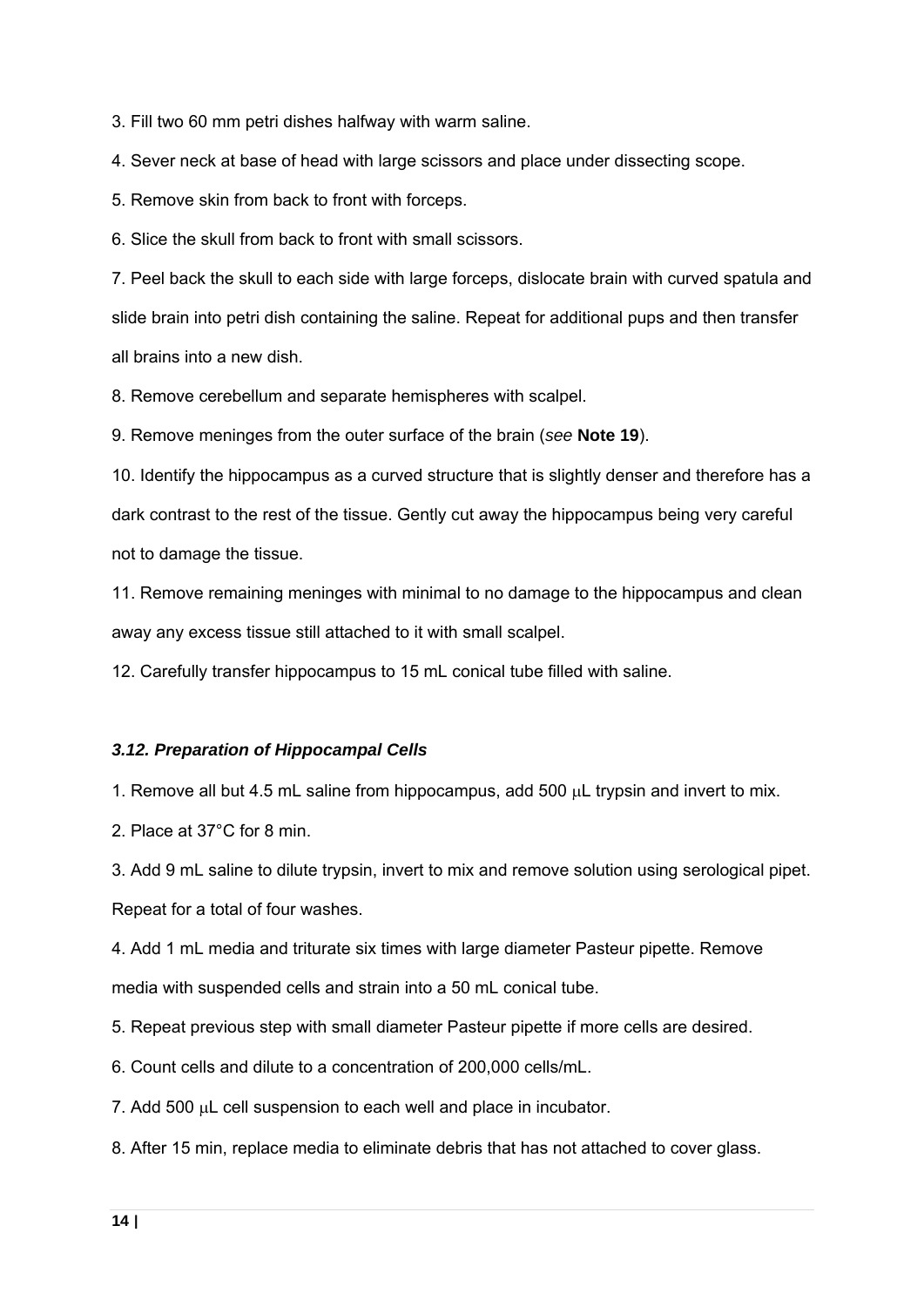9. After 4-7 d in culture, AraC is added to a final concentration of 4  $\mu$ M to prevent growth of glia.

10. To maintain cultures, replace half of the media with fresh media once per week.

### *3.13. Transfection of Hippocampal Cells*

1. For each cover glass, warm 1 mL transfection media (985  $\mu$ L MEM supplemented with 15  $\mu$ l high glucose MEM), 500  $\mu$ L HBSS and 500  $\mu$ L growth media in the wells of a 6-well plate placed in the incubator.

2. Bring CaCl<sub>2</sub> solution, BBS and expression vectors to room temperature.

3. Remove cells from incubator and transfer media from cells to a well of the 6-well plate.

4. Add 500  $\mu$ L transfection media to cells and aspirate.

5. Add 500  $\mu$ L transfection media to cells.

6. Mix, in this order, 1.15  $\mu$ L CaCl<sub>2</sub> solution, 1.2  $\mu$ g ion channel vector, 0.1  $\mu$ g YFP vector with neuron-specific promoter and add water to a final volume of 33  $\mu$ L.

7. To the mixture, add 33  $\mu$ L BBS drop-wise, mix, and transfer 30  $\mu$ L to the center of each cover glass immediately.

8. Observe cells regularly during the next 6 h. After the shortest amount of time that generates a fine layer of precipitate, aspirate transfection media and incubate cells in HBSS. 9. After the shortest amount of time needed to dissolve precipitate (typically 2-15min in HBSS), wash cells with 500  $\mu$ L conditioned media (aspirated from the cells previously) and add both conditioned and fresh media to cells (500 µL each).

# *3.14. Preparation of Whole-Cell Patch Clamp Measurements*

1. Using the flame of a gas burner, bend the end of a Pasteur pipette into a "U"-shape where the "sides" and the "bottom" of the U are ~ 2 cm long (*see* **Note 20**).

2. Heat salt bridge solution in a microwave until homogenous. Allow to cool to 50°C.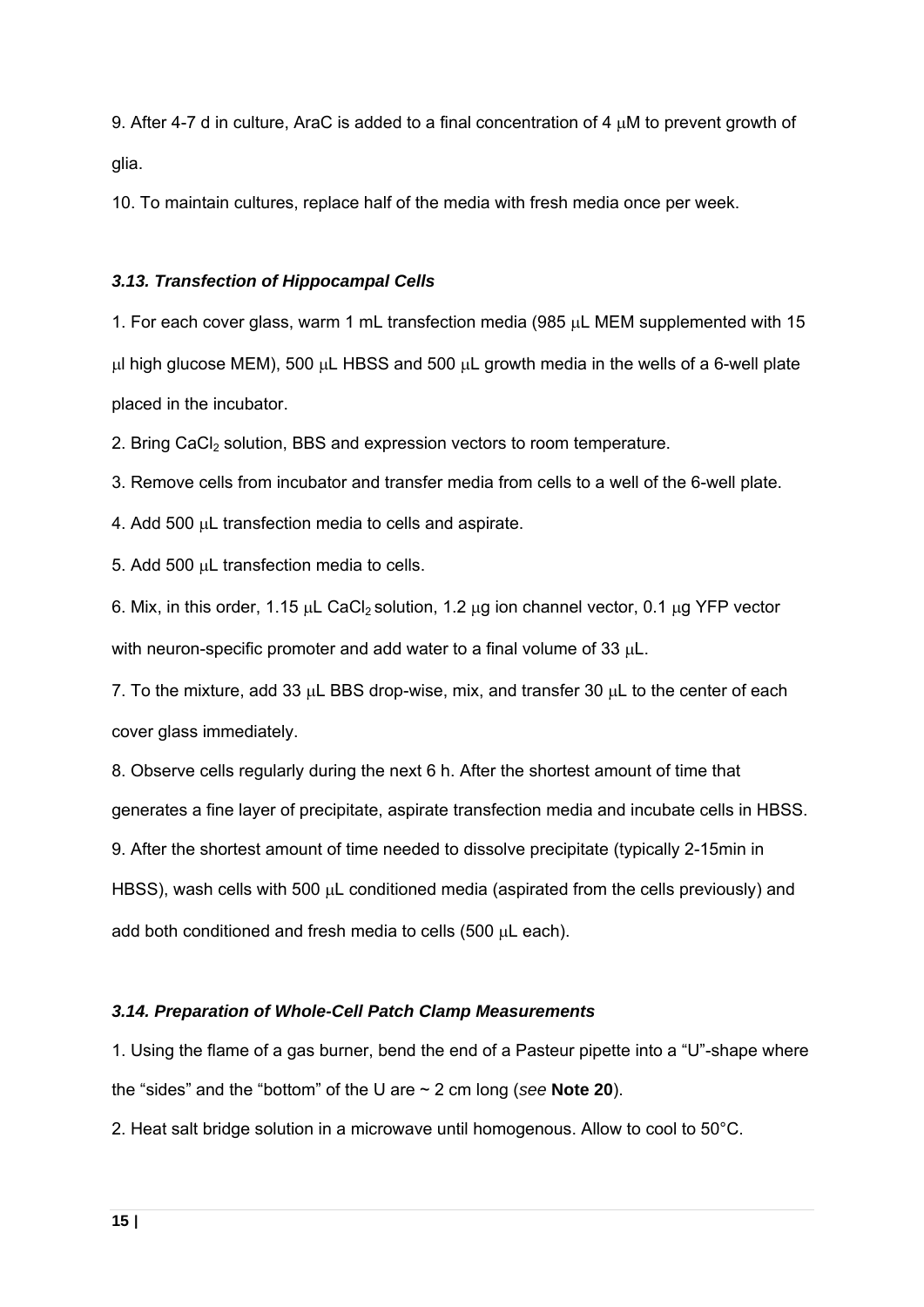3. Aspirate solution in a 1 mL pipette tip and fill the U-shaped glass to complete the salt bridge. Store the salt bridge in 3 M KCl at 4°C.

4. Using glass capillary tubing and a multistage puller, prepare micropipettes with taper length of  $\sim$  4 mm, tip diameter of  $\sim$  2 μm and electrical resistance of 2-8 MΩ.

#### *3.15. Preparation of Microscopy*

1. Connect the light source to the data acquisition electronics and configure the software such that the wavelength can be computer-controlled.

2. Connect the optical output of the light source to the back port of the microscope.

3. To direct light of all wavelengths to the sample, fix a total reflectance mirror with superglue in the spare filter holder at the position reserved for the dichroic mirror. Place this filter cube in the turret (*see* **Note 21**).

4. Place the filter cube for YFP imaging in the turret unmodified.

5. Measure the intensity of the light exiting the objective using the power meter (*see* **Note 6**).

#### *3.16. MAG1 Labeling of HEK293 Cells and Neurons* (*see* **Note 22**)

1. In the laminar flow hood, fill four wells of a 12-well plate with 1 mL extracellular solution and supplement one well with DTT to a final concentration of 1 mM. Fill one well with concanavalin A solution.

2. To remove growth medium, transfer a cover glass with HEK293 cells or neurons from growth medium to extracellular solution.

3. To activate surface cysteines, transfer the cover glass to extracellular solution with DTT and incubate for 10 min.

4. To remove DTT, transfer cover glass to extracellular solution and incubate for 2 min.

5. For concanavalin labeling, transfer cover glass to concanavalin A solution and incubate for 10 min (*see* **Note 23**).

6. In the meantime, thaw MAG1 stock solution and illuminate with UV light for 1-15 min (*see* **Note 24**).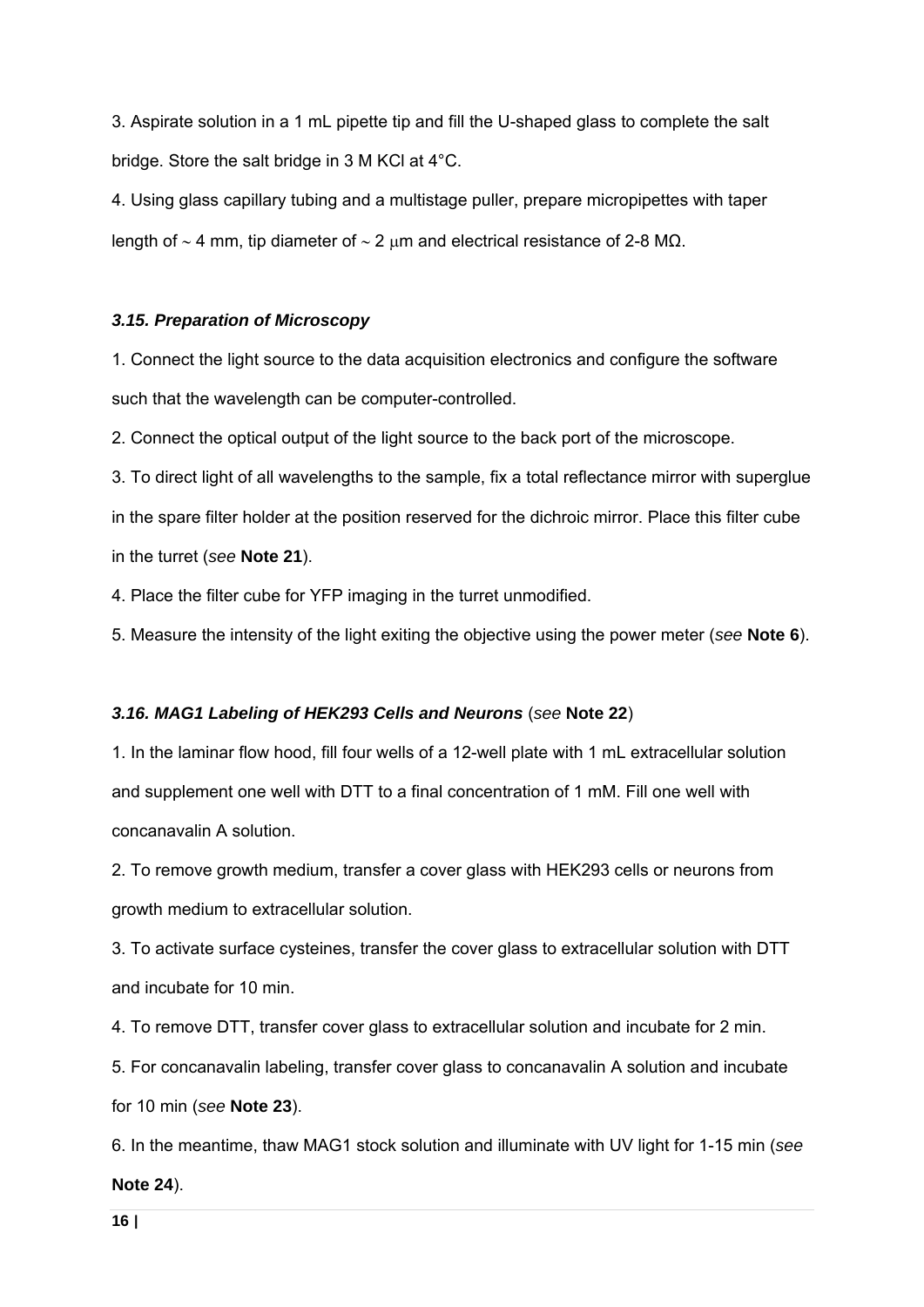7. Dilute illuminated MAG1 in one of the wells to a final concentration of 10-50  $\mu$ M (see **Note 25**).

8. Transfer cover glass to this solution and incubate for 10-30 min. Keep the well plate in the dark during this time.

9. Transfer cover glass to a well with extracellular solution and keep in the dark until the experiment.

# **[FIGURE 2 NEAR HERE, PLEASE, AND IN COLOR PLEASE]**

### *3.17. Patch Clamp Measurements and Photoswitching*

1. Add 500  $\mu$ L extracellular solution to glass bottom petri dish and transfer the cover glass to the dish.

2. Connect the glass bottom dish to a dish with the reference electrode using the salt bridge.

3. Adjust the microscope for visualization of YFP by choosing the appropriate filter cube and by switching the light-source to 510 nm excitation light.

4. Using the eye pieces, identify a transfected cell (*see* **Note 26**).

5. Apply positive pressure to the micropipette while lowering it into extracellular solution to prevent adsorption of debris at the liquid-air-interface.

6. Position the micropipette over the center of the cell (*see* **Note 27**).

7. Slowly lower the micropipette until it presses down on the cell surface, causing an indentation.

8. Place the modified filter cube that holds the total reflectance mirror in the light path.

9. Adjust the holding potential to -70 mV.

10. Release the positive pressure from the micropipette, observe GΩ seal formation and use negative pressure to break through the cell membrane. Allow 5 min to obtain a seal resistance greater than 100 MΩ.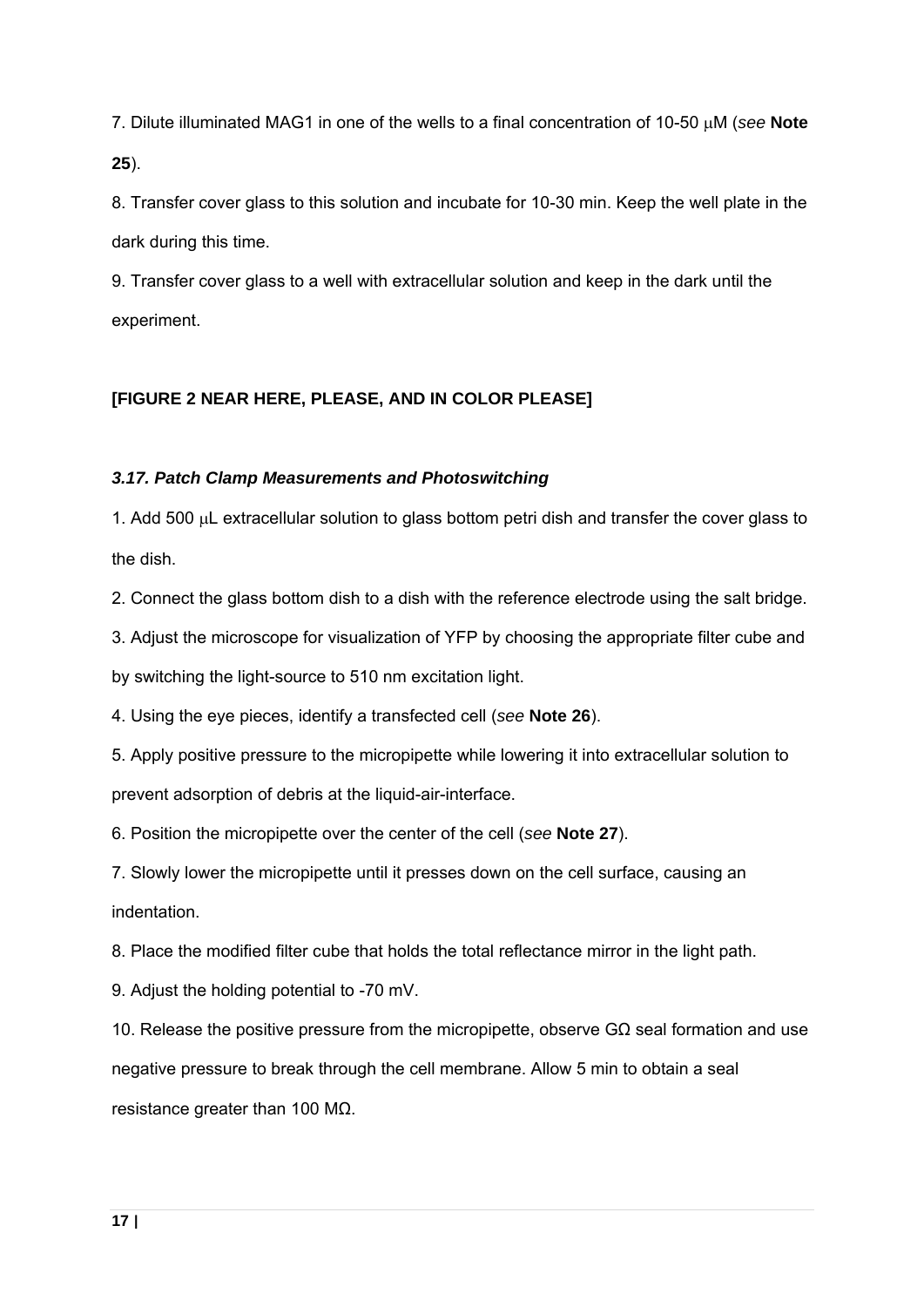11. Photoswitching can be accomplished by changing illumination wavelengths while recording from the cell in voltage-clamp or current-clamp mode (**Fig. 2**). Illumination at a wavelength of 380 nm coverts MAG1 into the *cis*-isomer that opens GluK2 and produces and inward (negative) current in voltage-clamp or depolarization in current-clamp. Illumination at a wavelength of 500 nm light coverts MAG1 into the *trans*-isomer allowing GluK2 to close.

# **4. Notes**

- 1. In our experience, all mammalian expression vectors containing the cytomegalovirus (CMV) promoter performed well in HEK293 cells and neurons with robust protein expression. Increased expression of ion channels was achieved using the hybrid CMV enhancer/chicken β-actin promoter along with woodchuck hepatitis virus posttranscriptional regulatory element *(16)*. Most ion channel genes can be obtained in expression vectors from Addgene (http://www.addgene.org/).
- 2. Co-transfection of fluorescent proteins allows selecting transfected cells in patch clamp experiments. Furthermore, fluorescent proteins under the control of cell type specific promoters can be used to distinguish cell types. To target neuronal cells in hippocampal cell cultures, a modified pcDNA3.1(-) expression vector containing the neuron-specific human synapsin 1 promoter is available from the authors.
- 3. Mutagenesis oligonucleotide primers can be reliably designed using the PRIMERX website (http://www.bioinformatics.org/primerx/) following the QuickChange parameters. Sequencing oligonucleotide primers should be designed according to the recommendations of the sequencing provider, which also may offer universal oligonucleotide primers that bind to many vectors.
- 4. In our experience, cover glasses from some other manufacturers require additional cleaning in 70% EtOH solution followed by washing in water.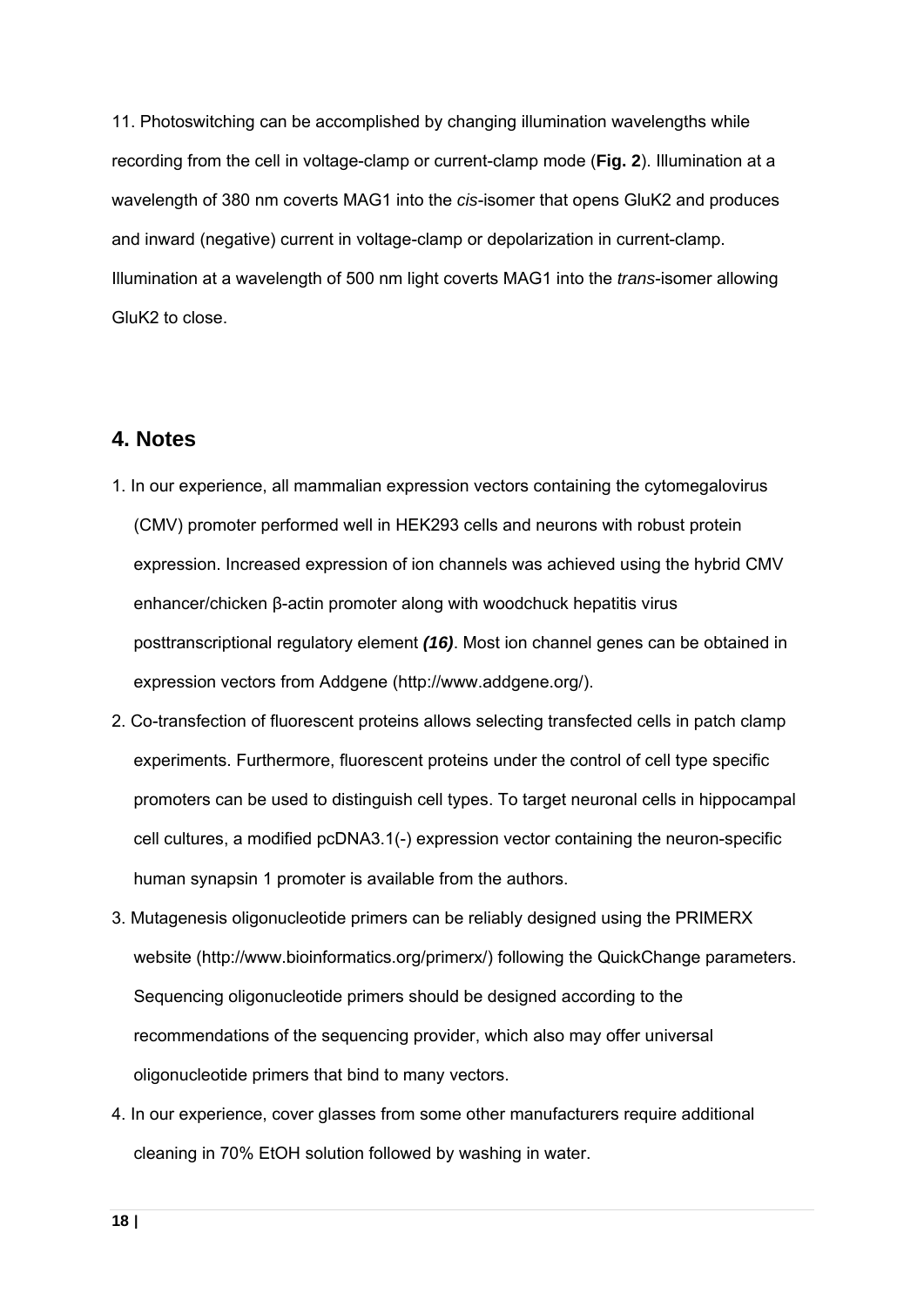- 5. In the past years, the polychrome has become a standard light source for optogenetic experiments as it offers bright illumination with maximum wavelength flexibility. A good alternative are filter-based light sources capable of producing high-intensity illumination (> 10 mW/mm<sup>2</sup>) with fast switching time between filters  $(< 2 \text{ ms})$  (DG4, Sutter Instruments, Science Products, Hofheim, Germany).
- 6. For accurate optogenetic experiments, it is required to measure the light intensity produced in every individual setup. This is commonly done at the very end of the light path by measuring the light exciting the objective. The total intensity is measured using the power meter, while the illuminated area can be estimated to be the field of view. Latter can be determined using a micrometer-sized grid. For a more elaborate measurement, the illuminated area is controlled using an aperture or pinhole. Most optogenetic applications work well with intensities of  $> 1$  mW/mm<sup>2</sup>, and MAG1 can be reliably converted with as little intensity as 0.1 mW/mm<sup>2</sup>.
- 7. In the simplest patch clamp setup, the micromanipulator with mounted patch clamp electrode is attached on the optical table using a tower stand, while the cells are placed on the X-Y-table of the microscope. The major advantage of this setup is that localizing fluorescent cells is facilitated as the cells are moved relative to the objective. The major disadvantage is that the field of view or focus cannot be changed after a cell has been patched.
- 8. In a modified extracellular solution, Na<sup>+</sup> ions can be replaced by N-Methyl-D-glucamine to reduce cell toxicity caused by PTLs acting as a very weak agonist during labeling.
- 9. Glass bottom dishes proved to be an easy and affordable alternative to imaging chambers typically used in patch clamp experiments. They can be reused many times or disposed after single use.
- 10. We have obtained good results when using 20 ng of template vector and following the manufacturer's protocol, especially for the number of cycles. For the mutagenesis of genes in long or problematic vectors, we recommend supplementing the reaction with additional 40 ng template vector and  $3 \mu L$  DMSO.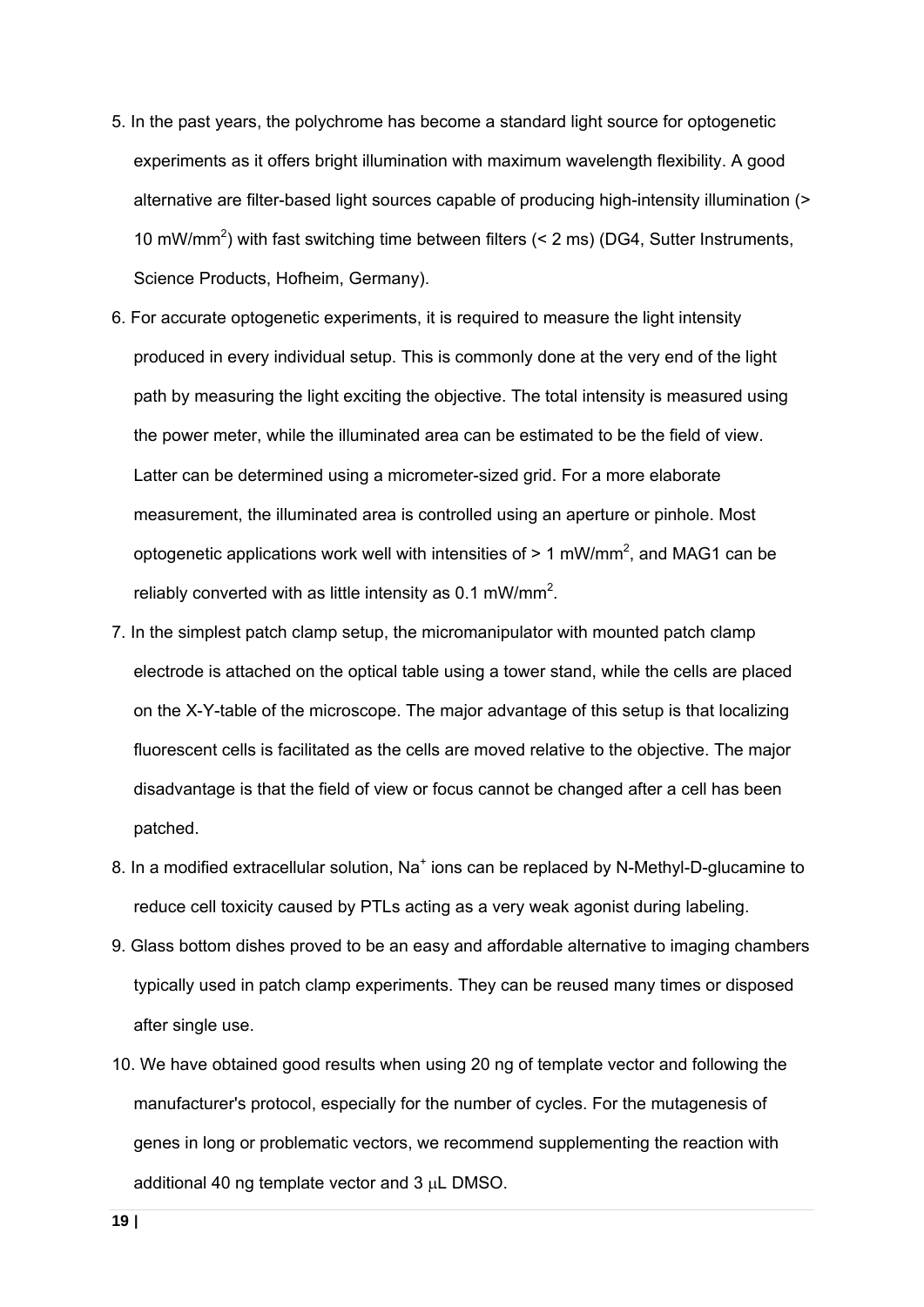- 11. Place plates upside down with the base sitting on the ridge of the lid on one side. In this way, condensation will not accumulate on the agar surface and humidity is reduced.
- 12. The maleimide group of a PTL is sensitive to hydrolysis and precautions are necessary to avoid water contact until the labeling reaction. Store PTL solids in an eppendorf tube that is placed in a 50 mL conical tube containing  $\sim$  1 cm of desiccant at the bottom. Place the conical tube in the dark and at -20°C or -80°C. Parafilm wrapping of the eppendorf tube is neither required nor desired. When resuspending PTLs, use DMSO that was aliquoted from a new stock and stored in individual tubes in a container with desiccant. PTL stock solutions in DMSO are stored as described above for the solid and can be stored for one year. Stock solutions should be sufficiently concentrated such that DMSO concentration during labeling does not exceed 1% (at a PTL concentration of up to 50 M). While it has not shown to be a problem, the number of freeze-thaw cycles should be kept to a minimum.
- 13. This procedure can also be used to determine MAG1 concentration if no scale with mg sensitivity is available.
- 14. While 2-8 h are recommended for treatment, cover glasses can be left in PLL solution for several weeks, and PLL solution can be reused at least six times if kept sterile.
- 15. Warming media in the incubator is preferred over the water bath for equilibration with  $CO<sub>2</sub>$  and consequently proper pH.
- 16. Use of serological pipets is recommended as 1 mL pipette tips can damage cells.
- 17. For transfection of most glutamate receptor vectors, the amount of lipofectamine and vector can be scaled down substantially (up to 5-fold) compared to the recommendation in the manufacturer's protocol. It is critical to use miniscule amounts of fluorescent protein vector compared to ion channel vector (typically 10-20 times less fluorescent protein vector than the ion channel vector).
- 18. For whole-cell patch clamp measurements, HEK293 cells should be sparse at the time of experiment to prevent gap junction formation between adjacent cells. For many other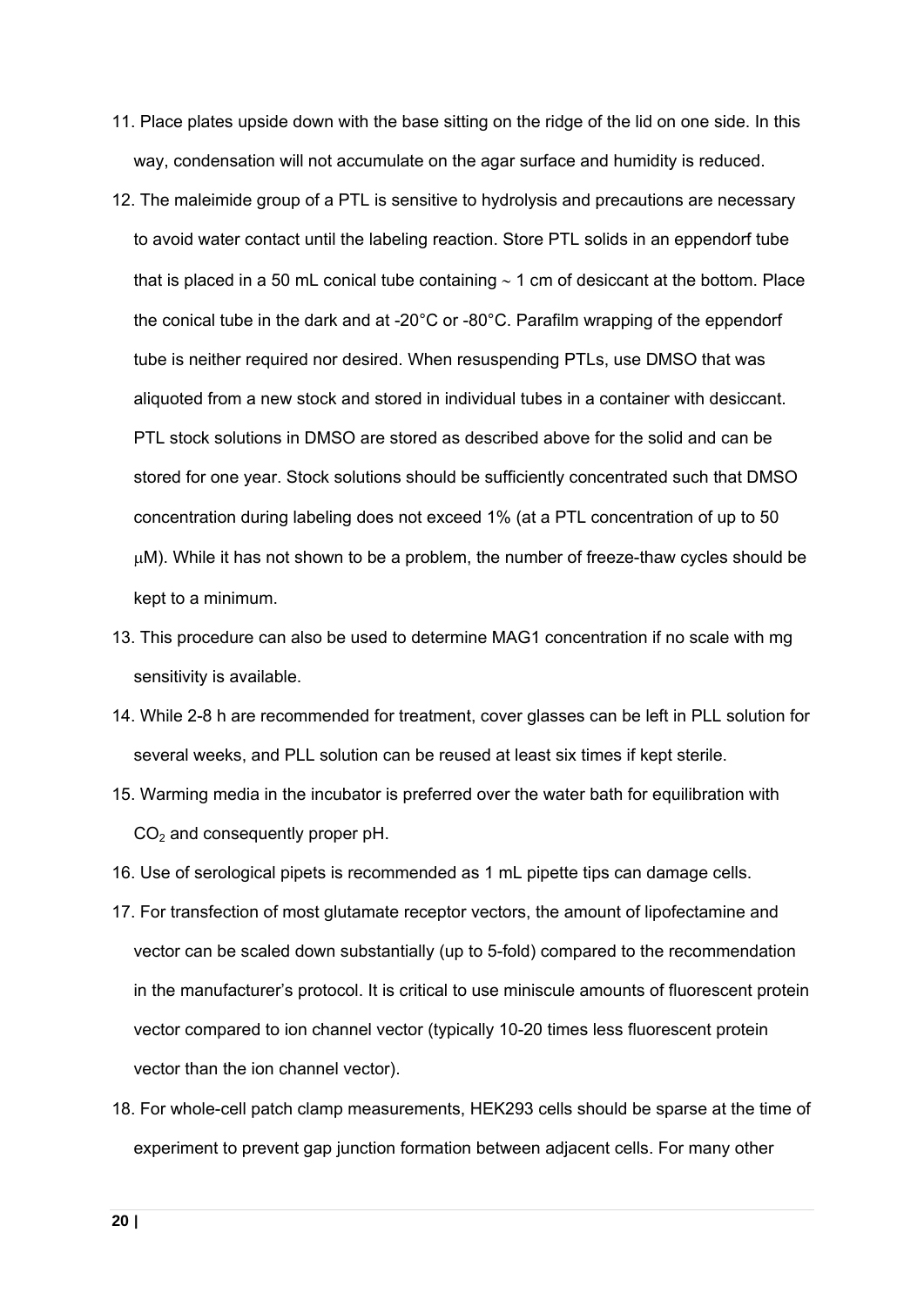purposes (e.g. imaging) a confluent layer works well and gives best transfection efficiency and cell health.

- 19. Meninges will cause microglial growth in the cell culture that is harmful to neuronal growth. When removing meninges, discard damaged hippocampal tissue.
- 20. In a first step, hold the pipette horizontally and heat it 2 cm from the end until the terminal piece drops by gravity to produce a right angle. Repeat to complete the U-shape. Using a glass cutter and appropriate safety equipment, separate the "U"-shape from the rest of the Pasteur pipette.
- 21. It is not safe to look into the eye pieces when using this modified filter cube as unfiltered stray light may reach to the eye piece.
- 22. While this procedure describes MAG1 labeling of cells expressing LiGluR, it is generally applicable to other PTLs and ion channels. Labeling and wash steps can be executed either at room temperature or at 37°C. DTT treatment and UV preillumination are optional steps that yield the greatest efficiency of MAG1 labeling and thus photoswitching.
- 23. Concanavalin A blocks desensitization of GluK2 and is required for experiments in HEK293 cells but not neurons.
- 24. Efficiency of MAG1 labeling is increased if MAG1 is converted to the *cis*-isoform in UV light before the labeling. This can be achieved with any handheld UV source, e.g. a UV LED pointer, and at any light intensity. Indicative values: At an intensity of 0.04 mW/mm<sup>2</sup> ( $\lambda_{\text{max}}$  365 nm) allow 15 min, at an intensity of 5.5 mW/mm<sup>2</sup> ( $\lambda_{\text{max}}$  374 nm) allow 30 s.

25. It is essential to pump mix the solution to fully dissolve MAG1 as DMSO solutions tend to "sink" to the bottom of the well. Prepare the MAG1 dilution fresh for every cover glass to be labeled.

- 26. Cells with medium bright fluorescence often allow the formation of high quality whole-cell seals compared to very bright cells.
- 27. Micropipette positioning can be achieved in the following steps. After focusing on the cell, move the focal plane above the cell by turning the focus wheel on the side of the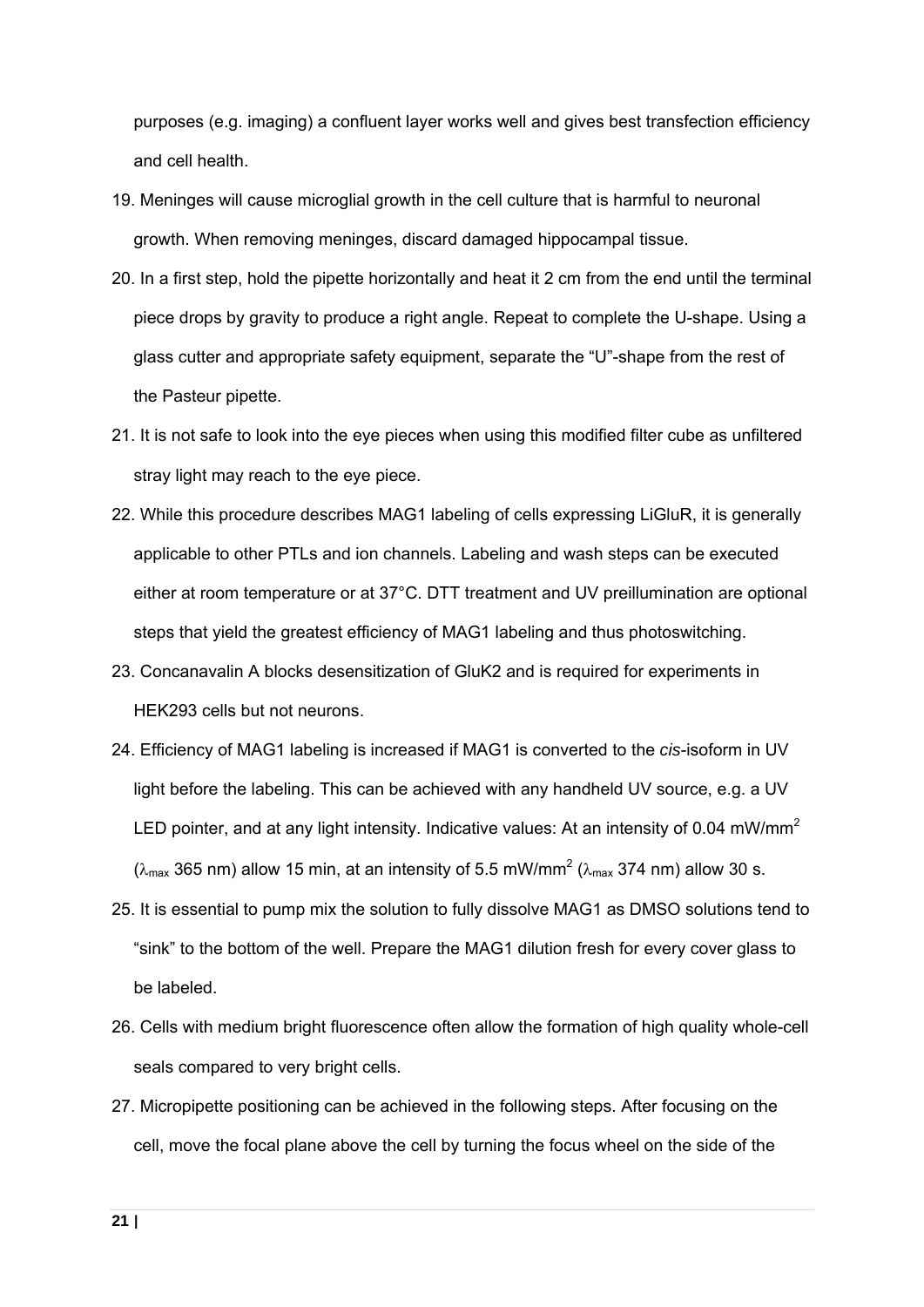microscope by  $\sim$  two turns. In a next step, lower the micropipette until it is in this new focal plane and move it to be centered on the field of view. In the final step, refocus on the cell lower the pipette slowly.

# **Acknowledgement**

Our research is supported by grants of the European Union Seventh Framework Programme (to H.J.) and the Human Frontier Science Program (to H.J.). We thank D. Fortin for advice on primary cell preparation, transfection, and PTL conjugation, and K. Greenberg for recommendations on promoters and expression elements.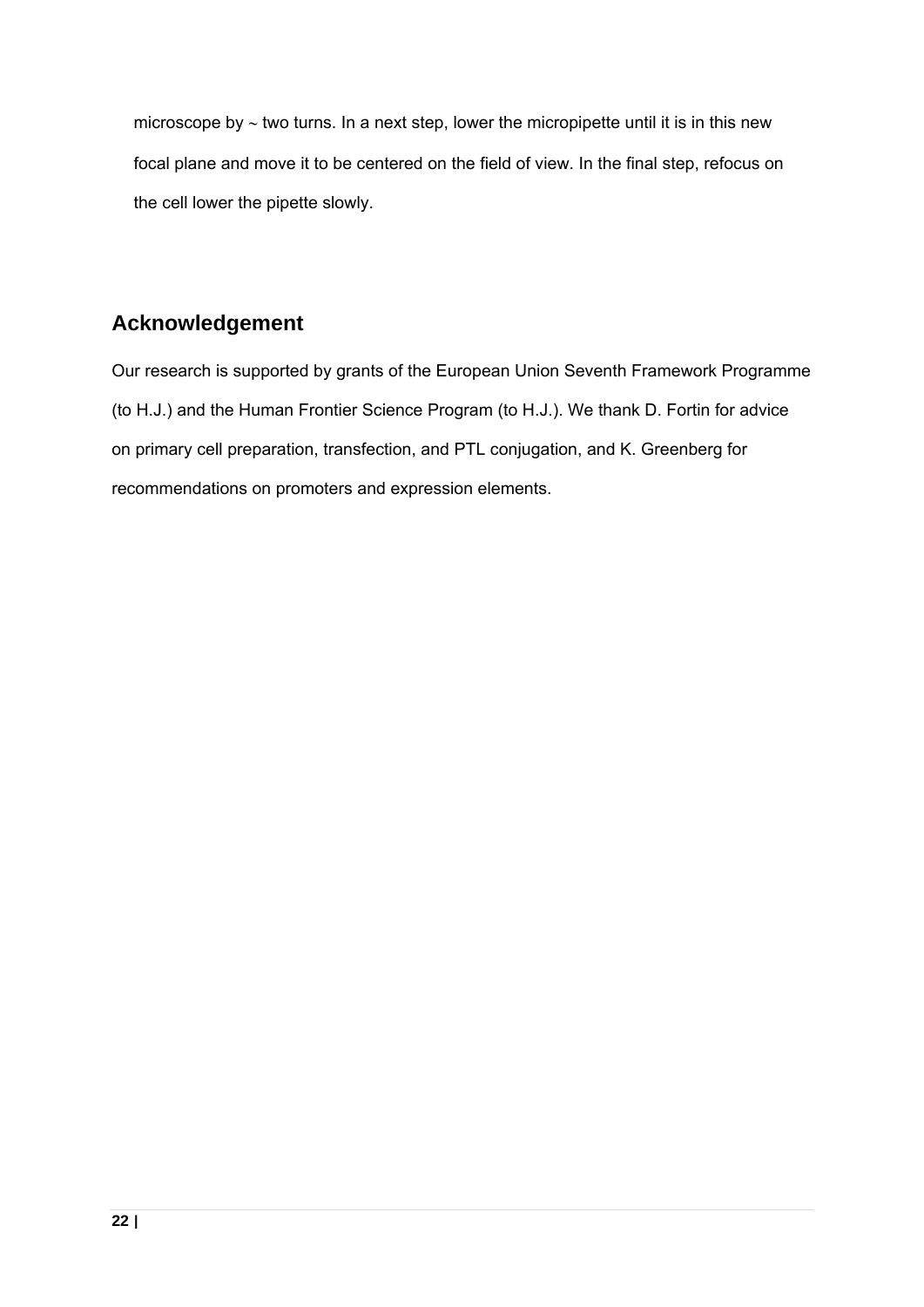# **References**

1. VanEngelenburg SB, Palmer AE (2008) Fluorescent biosensors of protein function. *Curr Opin Chem Biol* **12** (1):60-65

2. Fenno L, Yizhar O, Deisseroth K (2011) The development and application of optogenetics. *Annu Rev Neurosci* **34**:389-412. doi:10.1146/annurev-neuro-061010-113817

3. Szobota S, Isacoff EY (2010) Optical control of neuronal activity. *Annu Rev Biophys* **39**:329-348. doi:10.1146/annurev.biophys.093008.131400

4. Fehrentz T, Schonberger M, Trauner D (2011) Optochemical genetics. *Angew Chem Int Ed Engl* **50** (51):12156-12182. doi:10.1002/anie.201103236

5. Chabala LD, Lester HA (1986) Activation of acetylcholine receptor channels by covalently bound agonists in cultured rat myoballs. *J Physiol* **379**:83-108

6. Tochitsky I, Banghart MR, Mourot A, Yao JZ, Gaub B, Kramer RH, Trauner D (2012) Optochemical control of genetically engineered neuronal nicotinic acetylcholine receptors. *Nat Chem* **4** (2):105-111. doi:10.1038/nchem.1234

7. Volgraf M, Gorostiza P, Numano R, Kramer RH, Isacoff EY, Trauner D (2006) Allosteric control of an ionotropic glutamate receptor with an optical switch. *Nat Chem Biol* **2** (1):47-52

8. Banghart M, Borges K, Isacoff E, Trauner D, Kramer RH (2004) Light-activated ion channels for remote control of neuronal firing. *Nat Neurosci* **7** (12):1381-1386

9. Chambers JJ, Banghart MR, Trauner D, Kramer RH (2006) Light-induced depolarization of neurons using a modified Shaker K(+) channel and a molecular photoswitch. *J Neurophysiol* **96** (5):2792-2796

10. Janovjak H, Sandoz G, Isacoff EY (2011) A modern ionotropic glutamate receptor with a K(+) selectivity signature sequence. *Nat Commun* **2**:232. doi:ncomms123110.1038/ncomms1231

11. Janovjak H, Szobota S, Wyart C, Trauner D, Isacoff EY (2010) A light-gated, potassiumselective glutamate receptor for the optical inhibition of neuronal firing. *Nat Neurosci* **13** (8):1027-1032

12. Hsin J, Arkhipov A, Yin Y, Stone JE, Schulten K (2008) Using VMD: an introductory tutorial. *Curr Protoc Bioinformatics* **Chapter 5**:Unit 5 7. doi:10.1002/0471250953.bi0507s24

13. Mayer ML (2005) Crystal structures of the GluR5 and GluR6 ligand binding cores: molecular mechanisms underlying kainate receptor selectivity. *Neuron* **45** (4):539-552

14. Stawski P, Janovjak H, Trauner D (2010) Pharmacology of ionotropic glutamate receptors: A structural perspective. *Bioorg Med Chem* **18** (22):7759-7772. doi:S0968- 0896(10)00827-8

15. Gorostiza P, Volgraf M, Numano R, Szobota S, Trauner D, Isacoff EY (2007) Mechanisms of photoswitch conjugation and light activation of an ionotropic glutamate receptor. *Proc Natl Acad Sci USA* **104** (26):10865-10870

16. Donello JE, Loeb JE, Hope TJ (1998) Woodchuck hepatitis virus contains a tripartite posttranscriptional regulatory element. *J Virol* **72** (6):5085-5092

17. Szobota S, Gorostiza P, Del Bene F, Wyart C, Fortin DL, Kolstad KD, Tulyathan O, Volgraf M, Numano R, Aaron HL, Scott EK, Kramer RH, Flannery J, Baier H, Trauner D, Isacoff EY (2007) Remote control of neuronal activity with a light-gated glutamate receptor. *Neuron* **54** (4):535-545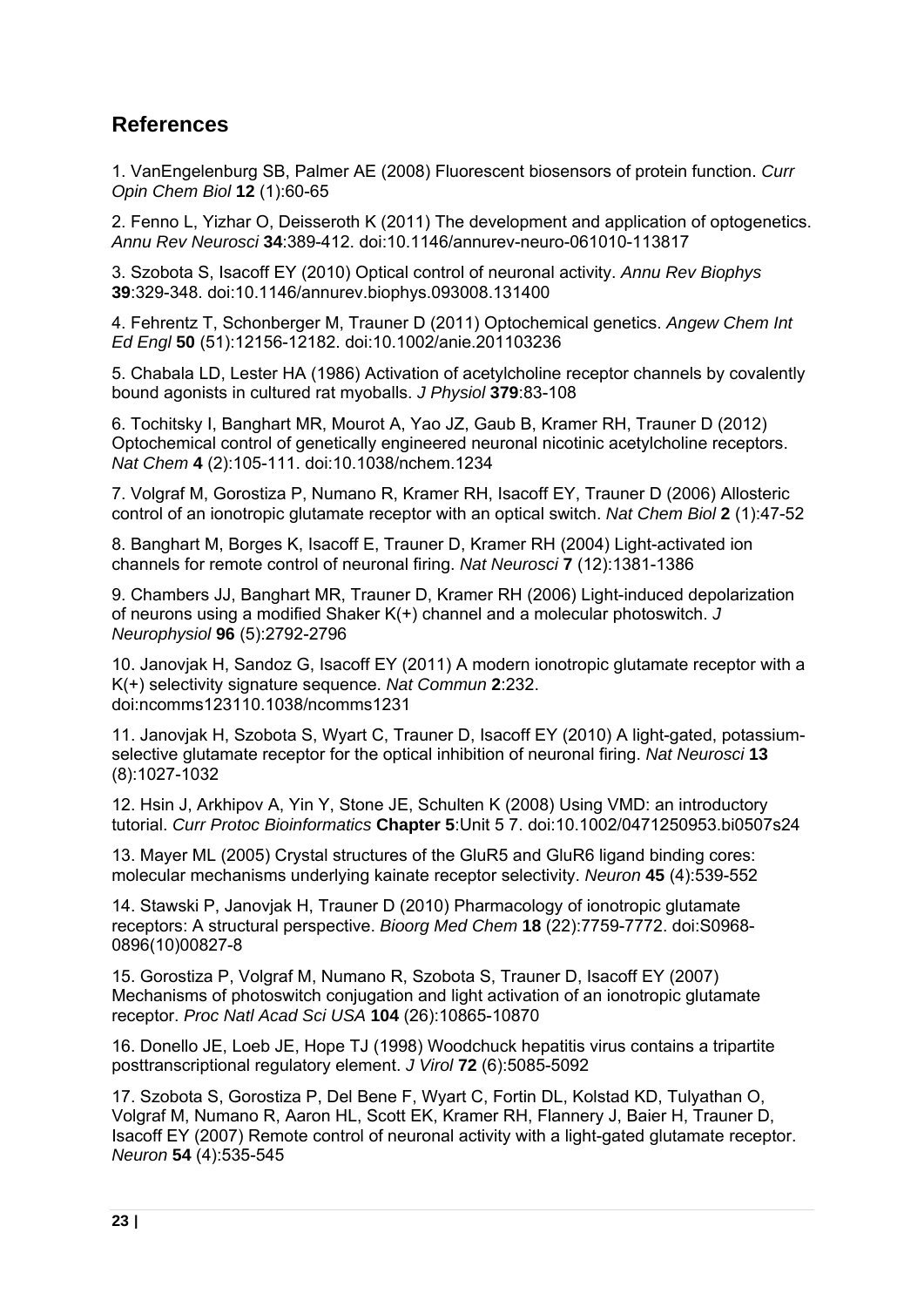# **Figures**



Fig. 1. Synthetic strategies for manipulating ligand-gated ion channels with light. (a) In the example of the ionotropic glutamate receptor GluK2, glutamate binding in the extracellular ligand binding domain triggers domain closure and gate opening. (b) Gating after ligand uncaging. (c) Gating after reversible conversion of a photochromic ligand to a bindingcompetent conformation. (d) Reversible light-control by a PTL. (e) Chemical structure of MAG1, the prototypical maleimide-azobenzene-glutamate PTL, and 4-MG. (f) and (g) Crystal structure of the ligand binding domain of GluK2 in complex with 4-MG. 4-MG, residues surrounding the binding site suited for PTL attachment and exit tunnel are highlighted as described in the text.